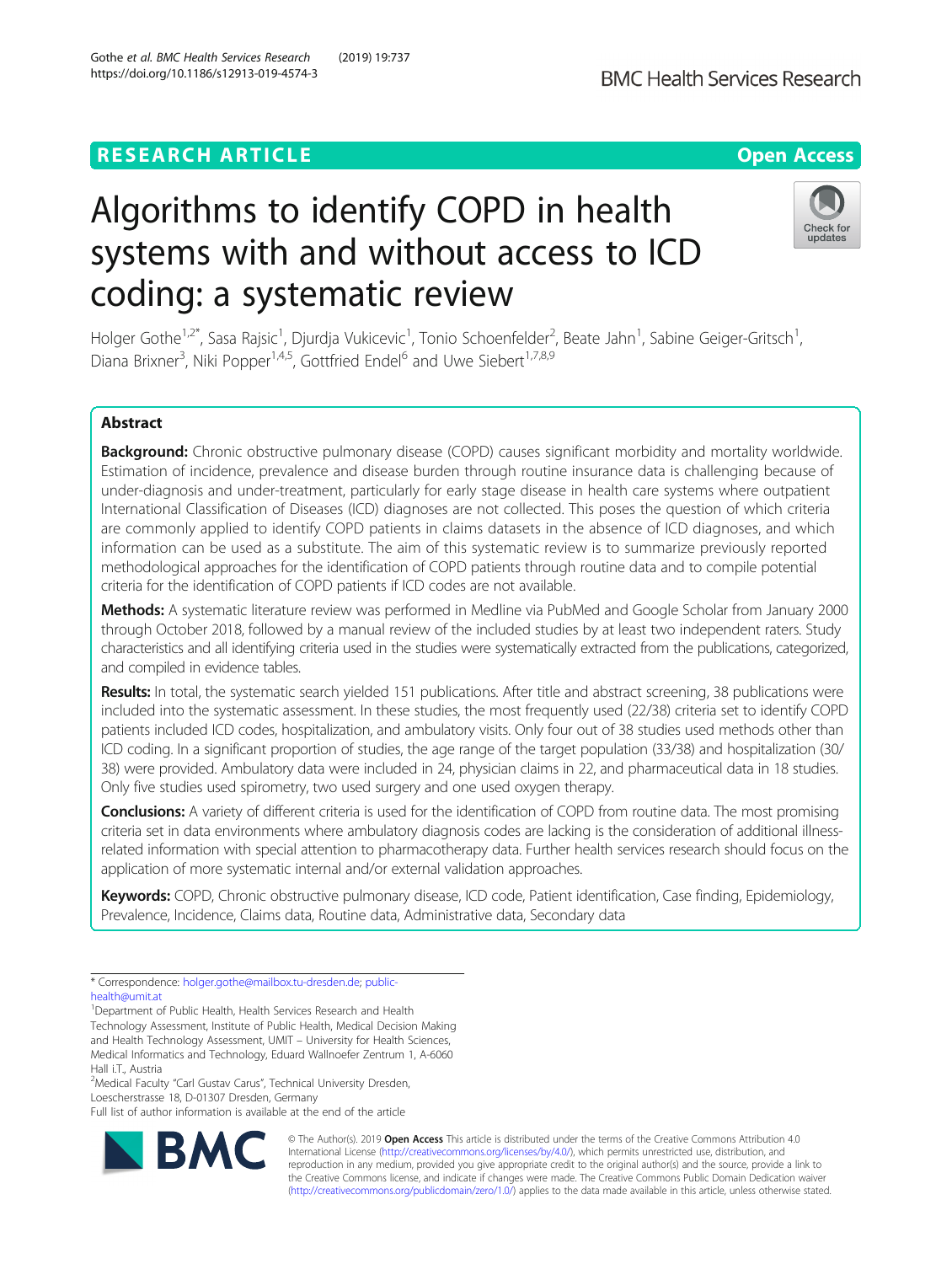# Introduction

Chronic obstructive pulmonary disease (COPD) is a condition characterized by constriction of the airways, and persistent shortness of breath that interferes with normal breathing. The disease develops over a long period of time and is not fully reversible [\[1](#page-22-0)]. COPD is a cause of significant morbidity and mortality. Globally, it is estimated that about three million deaths were caused by the disease in 2015 (i.e., 5% of all deaths globally that year) [\[2](#page-22-0)]. The World Health Organization (WHO) reported that COPD was the third cause of mortality worldwide in 2016 [[3](#page-22-0)]. If a COPD diagnosis is made earlier in the progression of the disease, there is a greater potential to reduce further lung damage [[4\]](#page-22-0). For this reason, the identification of COPD patients in early stages of the disease is of great interest for the social health insurance system. Accurate estimates of COPD prevalence are essential for the implementation of strategies for detection and disease management.

The identification of patients suffering from COPD through routine insurance data for a correct measurement and estimation of disease epidemiology and burden of disease turns out to be difficult for various reasons. It is well known that most COPD cases are caused by tobacco consumption over long time periods, but this information, as other life-style-related variables, is generally not available in routine claims datasets. Another reason is underreporting, since there is a very large population of undiagnosed patients with this disease and individuals are undertreated, especially in early stages. In the United Kingdom, for example, there are approximately 835,000 individuals with a diagnosis of COPD, while over 2,200,000 individuals are estimated to be living with undiagnosed COPD [[5](#page-22-0)].

The most commonly practiced approach to filter affected beneficiaries from large datasets (e.g., claims databases) is to apply filter algorithms referring to the International Classification of Diseases (ICD) system, a standard tool in clinical medicine, epidemiology, and health management. Epidemiologists use the ICD system to monitor the incidence and prevalence of diseases and disorders, gaining an insight in the possible health situation of populations and countries. Medical practitioners and clinicians use ICD to identify and to document diseases or other health conditions which can subsequently be archived in health administrative databases and health records. These datasets offer the foundation for the reporting on national mortality and morbidity statistics by WHO Member States. Furthermore, ICD is used for reimbursement purposes and for decision-making regarding resource allocation by many countries [[6\]](#page-22-0).

Identifying COPD patients in the absence of ICD codes in a large dataset is challenging, as it requires the combination of other suitable identifiers, which may be included in the data, such as pharmacy based health plans (PBMs) in the US, South Africa, or in Europe. For example, in the Austrian outpatient system the ICD code is not available in routine data, and therefore identifying COPD patients via medical claims is even more difficult. Thus, the Main Association of Austrian Social Insurance Institutions ("Hauptverband der österreichischen Sozialversicherungsträger") likely uses advanced mathematical methods to identify COPD patients with available routine data.

# Aim

The goals of this study are to summarize previously reported methodological approaches to identify COPD patients through routine data, and to compile potential surrogate criteria for the identification of COPD patients when ICD codes are not available.

# **Methods**

## Information sources

A systematic literature review was performed in Medline via PubMed and Google Scholar, followed by a manual review of the included studies. Medline via the PubMed interface was used to conduct separate literature searches in the English or German language from January 2000 through October 2018. The systematic literature search was performed with the following algorithm: ("epidemiology" OR "prevalence" OR "incidence") AND ("COPD" OR "chronic obstructive pulmonary disease") AND ("claims data" OR "routine data" OR "administrative data").

To ensure maximum completeness of the search, we performed a reference list search of the included studies for additional relevant citations via Google Scholar. We did not search the Internet to assess available grey literature. Each included study was summarized narratively and presented in evidence tables with regard to the study aim, datasets used and the identification criteria for COPD patients. In studies where sensitivity analysis of the algorithm regarding the correct identification of COPD was performed, these results were reported.

# Literature screening process, inclusion and exclusion criteria

The title and abstract screening was conducted by three authors (SR, DV, SG), based on predetermined selection criteria (see below). In case of incongruence, a fourth assessor (HG) made a final decision on the eligibility of a publication. The full-text articles of selected studies were further reviewed by at least two authors and included if they met all inclusion criteria.

Publications were included if authors agreed on all of the four following selection criteria: (1) at least one secondary data set was used in the study, (2) COPD was identified in a population with suspicion of being diseased, (3) available information from a routine dataset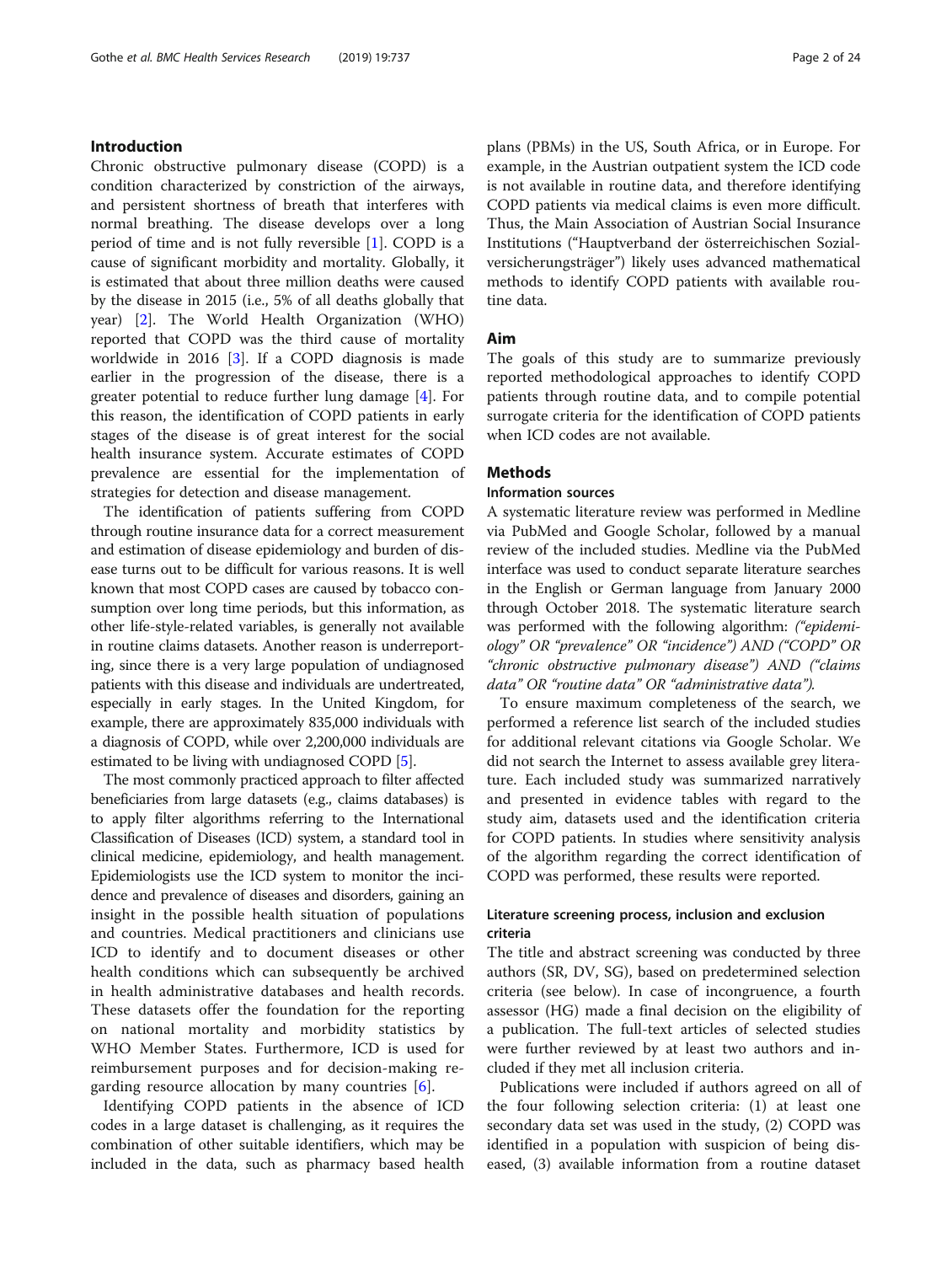was used, and (4) identification criteria for COPD were clearly explained.

Studies were excluded if they primarily reported on diseases other than COPD or if the addressed intervention (e.g., thoracic surgery) was irrelevant. We excluded all studies enrolling pre-diagnosed COPD patients, for whom there was no need to show any identification algorithms, as these studies would not help answer our research question. Similarly, publications were excluded if the COPD identification algorithms were not revealed in the text, or if they consisted only of a study protocol.

#### Data extraction and reporting

We extracted descriptors of the studies and related publications as well as characteristics commonly used for the description of COPD populations. We pre-defined the following data to be extracted from the publications: author(s), year of publication, publication title, country of conduct of the study, dataset(s) used, age range, ICD codes, hospitalization data, ambulatory visit data, physician claims data, ambulatory pharmacotherapy, spirometry data, oxygen therapy data, COPD-related surgical procedure, and algorithm of COPD diagnosis. Data extraction was performed by one assessor and validated by a second assessor.

Existing risk of bias tools such as the Cochrane risk of bias tool for randomized controlled trials [[7\]](#page-22-0), the Newcastle-Ottawa Quality Assessment Form for Cohort Studies [\[8\]](#page-22-0), and the ROBINS-I tool for assessing risk of bias in non-randomized studies of interventions [[9\]](#page-22-0) are not applicable to studies using administrative data analyses. Until now, no well-accepted specific tools for these kinds of studies are available; we therefore used the method of algorithm validation within our studies to judge the risk of bias. Specifically, the risk of bias was appraised by classifying the studies into two risk groups: (1) "low risk of bias" if the used algorithm was validated against a reference standard with sensitivity and specificity greater than 70% and (2) "high risk of bias" if the algorithm was not validated or sensitivity was lower than 70%.

The review was conducted according to PRISMA - Preferred Reporting Items for Systematic Reviews and Meta-Analyses [\[10](#page-22-0)]. Results are reported as standardized narrative summaries of the included studies and as an evidence table for the identification criteria utilized in the included studies. The different instruments, methods, and algorithms to identify COPD patients, the databases used and related challenges are discussed in detail.

## Results

# Included studies

The search yielded 151 hits in Medline via PubMed, with the last update in October 2018. After title and abstract screening, 104 papers were excluded for the following reasons: 52 studies addressed a disease other than COPD, in 31 studies patients were identified without disclosing the algorithm or because the patients' COPD status was known at the beginning of the study, 17 studies described an irrelevant intervention or condition (e. g., COPD not in the focus of the analysis) and four studies were protocols only. Search via Google Scholar did not yield any citations beyond the Medline search, while the hand search of the included studies reference lists revealed one more study, which was included (Mapel et al. 2006 [\[11\]](#page-22-0)).

Forty-seven papers were included for full-text screening (see Fig. [1\)](#page-3-0), 10 of them were excluded due to the fol-lowing reasons: Two publications (Chu et al. 2010 [\[12](#page-22-0)], Schneider et al. 2009 [\[13\]](#page-22-0)) were excluded, because they focused on general aspects of COPD or chronic diseases. Thus, both publications do not specify which algorithms were used for the identification of COPD patients from the datasets. Eight studies were excluded, because they used ICD codes only (Albrecht et al. 2016 [\[14\]](#page-22-0); Fortin et al. 2017  $[15]$  $[15]$ ; Schwarzkopf et al. 2016  $[16]$  $[16]$ ), or because they only reported the study protocol (Josephs et al. 2017 [[17](#page-22-0)]), or because they did not differentiate between asthma and COPD (Marrie et al. 2016 [[18\]](#page-22-0); Oelsner et al. 2016 [[19](#page-22-0)]). One publication was excluded, because it duplicated another publication (Vozoris et al. 2016 [[20\]](#page-22-0)), and one study was excluded, because it investigated a different disease (Pollmanns et al. 2018 [\[21](#page-22-0)]). Finally, 38 studies were included in the review as one study was identified by hand search.

Included studies predominantly reflect the situation of North American countries: United States ( $n = 17$ ) and Canada ( $n = 17$ ). Four studies reported on the COPD identification process in Europe: United Kingdom  $(n =$ [1](#page-4-0)); Italy  $(n = 2)$  $(n = 2)$  and France  $(n = 1)$  (Tables 1 and 2).

This review covers a publication period of 16 years as the first study was published in 2003 (Hansell et al.). In the first 8 years (2003–2010), nine articles were published, while in the next 8 years (2011–2018), 29 studies (76.3%) were published.

The classification into high and low risk of bias according to the performed validation of algorithm, resulted in 15 studies with "low risk of bias" due to a validated algorithm with a sensitivity and specificity higher than 70%, whereas 23 studies either did not use a validated algorithm  $(n = 14)$  or the validation of their algorithm revealed a sensitivity lower than 70% ( $n = 8$ ) or missing data limited validation  $(n = 1)$  $(n = 1)$  $(n = 1)$  (Tables 1 and [2](#page-10-0)).

# Identification criteria used in the included publications

In this review, ICD coding was the most common variable to identify COPD patients. In 34 of 38 studies ICD-9 (codes from 490 to 496) or ICD-10 (codes from J41 to J44) coding were used as one part of the identification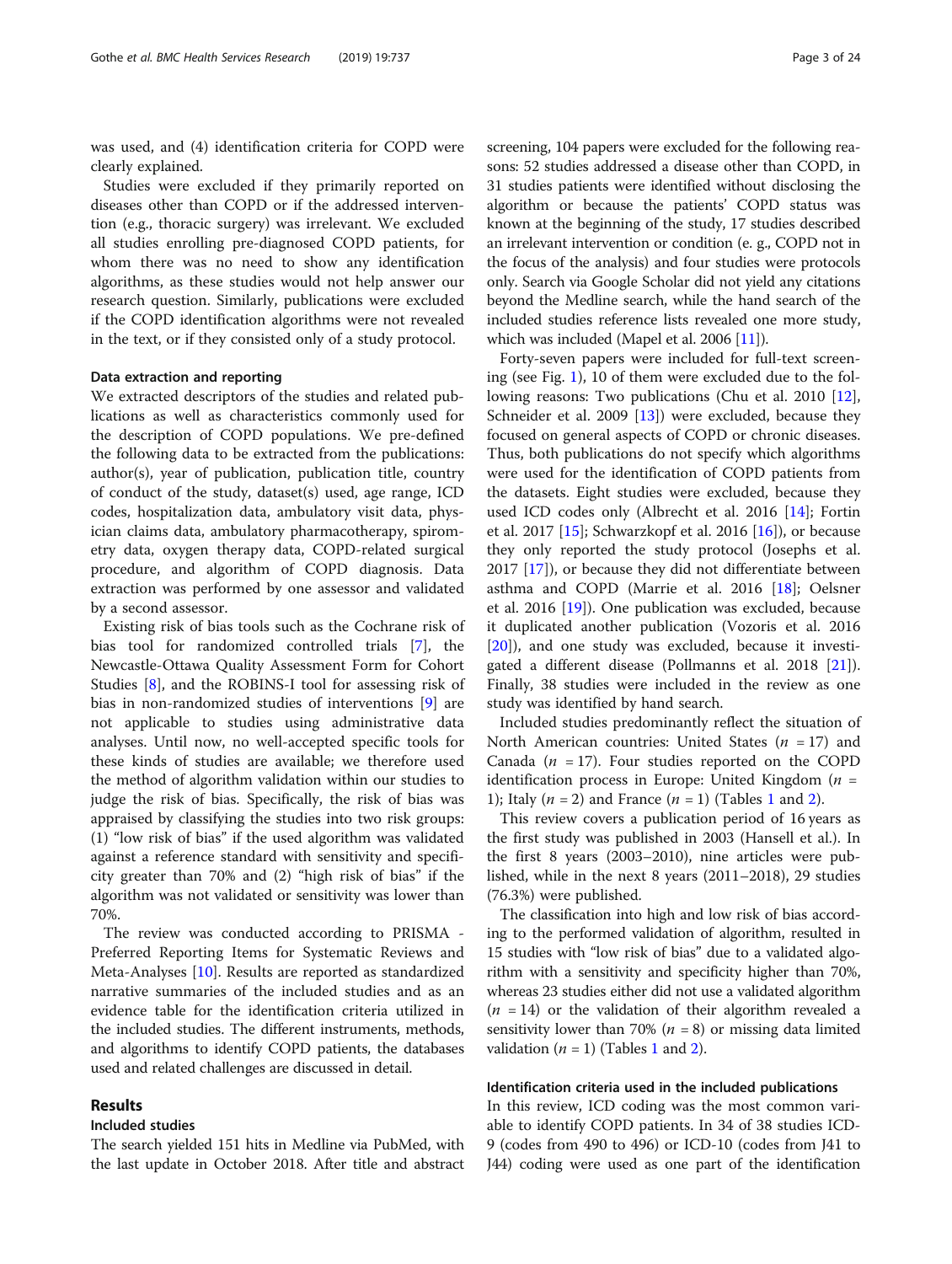<span id="page-3-0"></span>

process, while four studies used other methods. In a significant proportion of studies hospitalization data (30 of 38) and the age range of the target population (33 of 38) were provided. Gershon et al. (2009) [\[22](#page-22-0)] and Gershon et al. (2013) [[27](#page-22-0)] used age limitation, and one or more hospitalizations or ambulatory claim as indicators for COPD; while Dalal et al. (2011) [\[43\]](#page-23-0) used age range and pharmacotherapy claim. Ambulatory data were included in 24 studies, physician claims in 22 studies, and 18 studies stated some kind of pharmaceutical data. Only five studies used spirometry data as part of the identification process and one study used information about home oxygen use (Fig. [2](#page-19-0). Criteria used for identification of COPD in the studies). Different combinations of these indicators were used in order to identify COPD patients in assessed studies, showed in Tables [1](#page-4-0) and [2.](#page-10-0) Studies that report on the validity of using a specific approach or algorithm to identify COPD patients carry a corresponding indication in the last column of Tables [1](#page-4-0) and [2](#page-10-0).

The most common combination of identification criteria (22 out of 38 studies) included ICD codes, hospitalization, and ambulatory visits. The next most common combination (12 out of 38 studies) was adding physician claims to the former three criteria. The next adjoining indicator added to one of these two combinations was a prescription claim.

#### Studies using identification criteria other than ICD codes

Gershon et al. (2009) [\[22\]](#page-22-0) and Gershon et al. (2013) [[27](#page-22-0)] used other methods than ICD coding. Both studies published by Gershon et al. used an age limitation and one or more claims for hospitalization or ambulatory care as indicators for COPD. Dalal et al. (2011) [\[43](#page-23-0)] and Raymakers et al. (2017) [\[57](#page-23-0)] used age range and pharmacotherapy claims.

Gershon et al. (2009) [\[22\]](#page-22-0) conducted a validation study for population-based administrative COPD definitions. For this validation, two Canadian data sources were used. The first database was the Ontario Health Insurance Plan, which contains hospital and outpatient claims for populations in Ontario (including information on laboratory tests, physicians visit, and diagnostic imaging).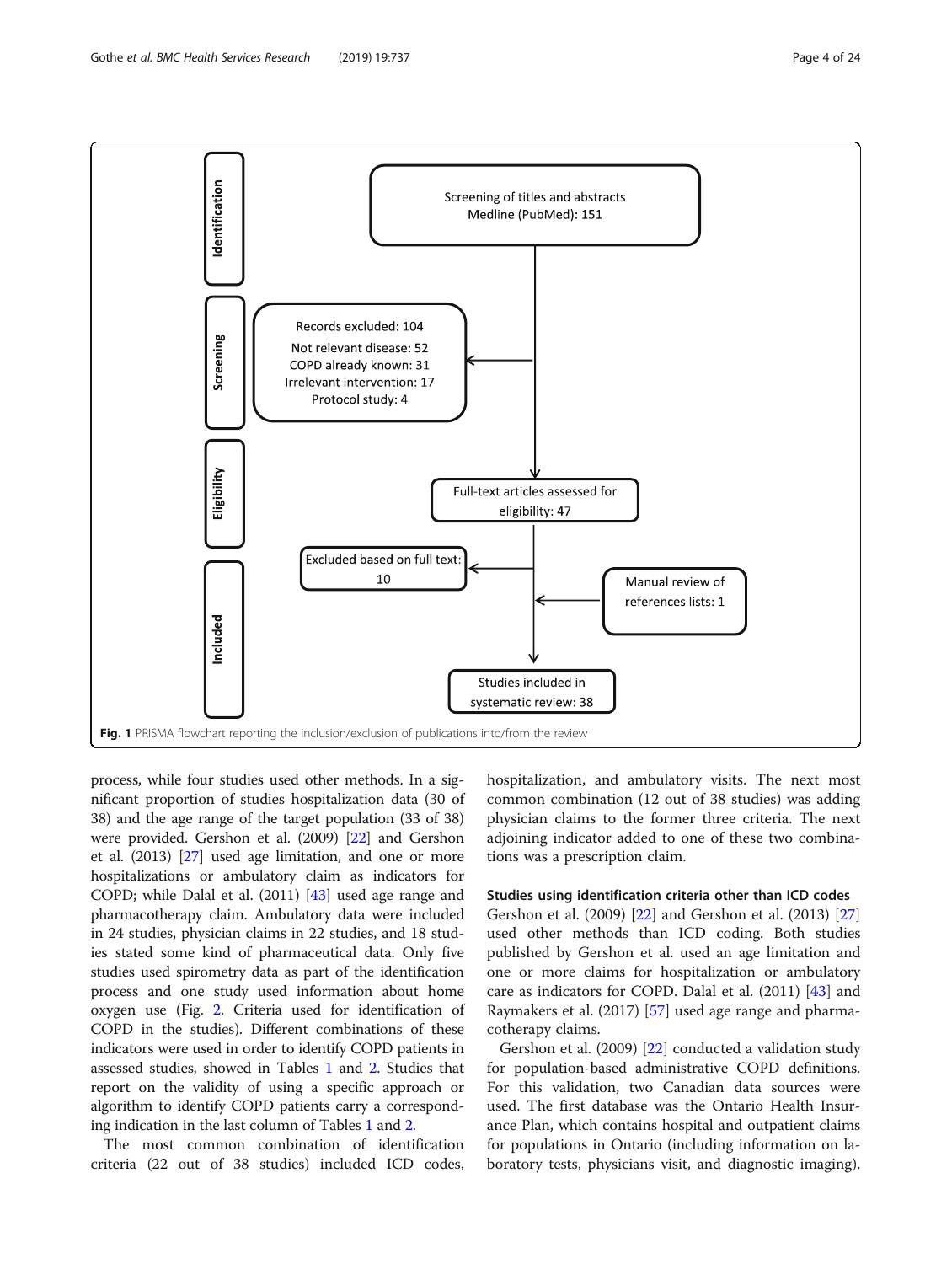<span id="page-4-0"></span>

|                                                    | Table 1 Identification criteria utilized in the published                                                                                                                                                                                                                                    |                                                                                                                                                   |                         |             |                 |                     |                     | studies. Part A: Studies with low risk of bias (in chronological order) |            |                   |                                          |                                                                                                                                                                                                                                    |                                                                                                                                          |
|----------------------------------------------------|----------------------------------------------------------------------------------------------------------------------------------------------------------------------------------------------------------------------------------------------------------------------------------------------|---------------------------------------------------------------------------------------------------------------------------------------------------|-------------------------|-------------|-----------------|---------------------|---------------------|-------------------------------------------------------------------------|------------|-------------------|------------------------------------------|------------------------------------------------------------------------------------------------------------------------------------------------------------------------------------------------------------------------------------|------------------------------------------------------------------------------------------------------------------------------------------|
| publication<br>Authors,<br>country<br>year,        | Dataset used                                                                                                                                                                                                                                                                                 | population<br>population<br>GOPD<br>Study                                                                                                         | limitation codes<br>Age | $\Theta$    | Hospitalization | Ambulatory<br>visit | Physician<br>claims | Pharmacotherapy<br>(ambulatory)                                         | Spirometry | Oxygen<br>therapy | procedure<br>surgical<br>related<br>COPD | Algorithm                                                                                                                                                                                                                          | (low or high)<br>Risk of bias                                                                                                            |
| Canada [22]<br>et al. (2009)<br>Gershon            | - Ontario Health Insurance<br>discharge abstract Db<br>- Canadian Institute of<br>Health Information<br>Plan                                                                                                                                                                                 | COPD-P:<br>SP: 442<br>113                                                                                                                         | $\times$                |             | $\times$        | $\times$            |                     |                                                                         |            |                   |                                          | At least one ambulatory claim<br>and/or at least one COPD<br>hospitalization<br>Years $>$ 35.                                                                                                                                      | sensitivity 85%, specificity<br>(validated algorithm:<br>Reference standard:<br>expert opinion)<br>78.4%.<br>$\geq$                      |
| Canada [23]<br>et al. (2010)<br>Gershon            | Ontario Registered Persons<br>Ontario Health Insurance<br>Health Information Db<br>- Canadian Institute for<br>Plan Db<br>records<br>8                                                                                                                                                       | 086 COPD-<br>341 COPD<br>492 COPD-<br>P: 603,770<br>P: 430,000<br>P: 708,743<br>SP: 6,444,<br>SP: 7,082,<br>SP: 5,548,<br>2002:<br>2007:<br>1996: | $\! \times$             | $\! \times$ | $\times$        | $\times$            | $\! \times$         |                                                                         |            |                   |                                          | (ICD code 491, 492, 496 or J41-J44).<br>one COPD hospital discharges<br>billing claims and /or at least<br>At least one COPD physician<br>Years $> 35$                                                                             | sensitivity of 85.0% and a<br>(validated algorithm:<br>Gershon et al. 2009)<br>specificity of 78.4%<br>$\geq$                            |
| Cooke et al.<br>States [24]<br>United<br>(2011)    | Veterans Affairs inpatient<br>- Two departments of<br>and outpatient Db                                                                                                                                                                                                                      | COPD-P: 4,<br>SP: 9,573<br>564                                                                                                                    | $\times$                | $\times$    | $\times$        | $\times$            |                     | $\times$                                                                | $\times$   |                   |                                          | 1. FEV1/FVC < 0.70<br>2. FEV1/FVC < lower limits than normal.<br>Years 240                                                                                                                                                         | (Algorithm: sensitivity<br>72%, specificity 74%.<br>Reference standard:<br>spirometry)<br>$\geq$                                         |
| et al. (2011)<br>Canada [25]<br>Gershon            | Plan Physician claims data<br>- Ontario Health Insurance<br>Discharge Abstract Db<br>Registered Persons Db<br>- Canadian Institute of<br>Health Information                                                                                                                                  | SP: 13,022,<br>COPD-P:<br>579,466<br>536                                                                                                          | $\! \times$             | $\times$    | $\times$        | $\times$            |                     |                                                                         |            |                   |                                          | period (second, specific COPD definition).<br>more ambulatory care visits in a 2 year<br>One hospitalization or One ambulatory<br>care visit (general definition) / three or<br>ICD-9491, 492, 496; ICD-10J41-J44<br>Years $>$ 35. | sensitivity of 85.0% and a<br>validated algorithm:<br>Gershon et al. 2009)<br>specificity of 78.4%<br>$\geq$                             |
| Austin et al.<br>Canada [26]<br>(2012)             | - The Registered Persons Db<br>The Ontario Mental Health<br>- The Canadian Institute for<br>Insurance Plan physician<br>- The Ontario Chronic<br>Obstructive Pulmonary<br>Discharge Abstract Db<br>Health Information,<br>The Ontario Health<br>Reporting System<br>Disease Db<br>billing Db | prevalent<br>COPD-P:<br>COPD-P:<br>incident<br>638,926<br>216,735                                                                                 | $\times$                | $\times$    | $\times$        |                     | $\times$            |                                                                         |            |                   |                                          | 2. At least one COPD hospital discharge:<br>ICD-9 codes 491, 492, or 496; ICD-10<br>1. At least one physician billing<br>codes: J41, J42, J43 or J44.<br>Years $> 35$<br>claims or                                                 | expert opinion-based on<br>85.0%, specificity 78.4%.<br>(Algorithm: sensitivity<br>Gershon et al. 2009)<br>Reference standard:<br>$\geq$ |
| et al. (2013)<br>Canada <sub>[27]</sub><br>Gershon | - National Ambulatory Care<br>Plan Physician Claims Db<br>- Ontario Drug Benefits Db<br>Ontario Health Insurance<br>Ontario Home Care Db<br>- Registered Persons Db<br>Reporting System Db<br>- Canadian Institute of<br>Discharge Abstract<br>Health Information                            | SP: 7,246,<br>COPD-P:<br>853,438<br>982                                                                                                           | $\times$                |             | $\times$        | $\times$            | $\times$            |                                                                         |            |                   |                                          | 2. Having one hospitalization related<br>3. One ambulatory care claim<br>Physician-diagnosed COPD:<br>related to the COPD<br>to the COPD and/or<br>1. Years > 35 and                                                               | expert opinion-based on<br>85.0%, specificity 78.4%.<br>(Algorithm: sensitivity<br>Gershon et al. 2009)<br>Reference standard:<br>$\geq$ |
| et al. (2014)<br>Canada [28]<br>Gershon            | - The Registered Persons Db<br>- The Canadian Institute of<br>Health Information                                                                                                                                                                                                             | SP: 13,000,<br>COPD-P:<br>$\infty$                                                                                                                | $\times$                | $\times$    | $\times$        |                     | $\times$            |                                                                         |            |                   |                                          | 1. At least one COPD physician<br>billing claims and/or<br>Years 235.                                                                                                                                                              | (Algorithm sensitivity<br>85%, specificity 78%<br>$\geq$                                                                                 |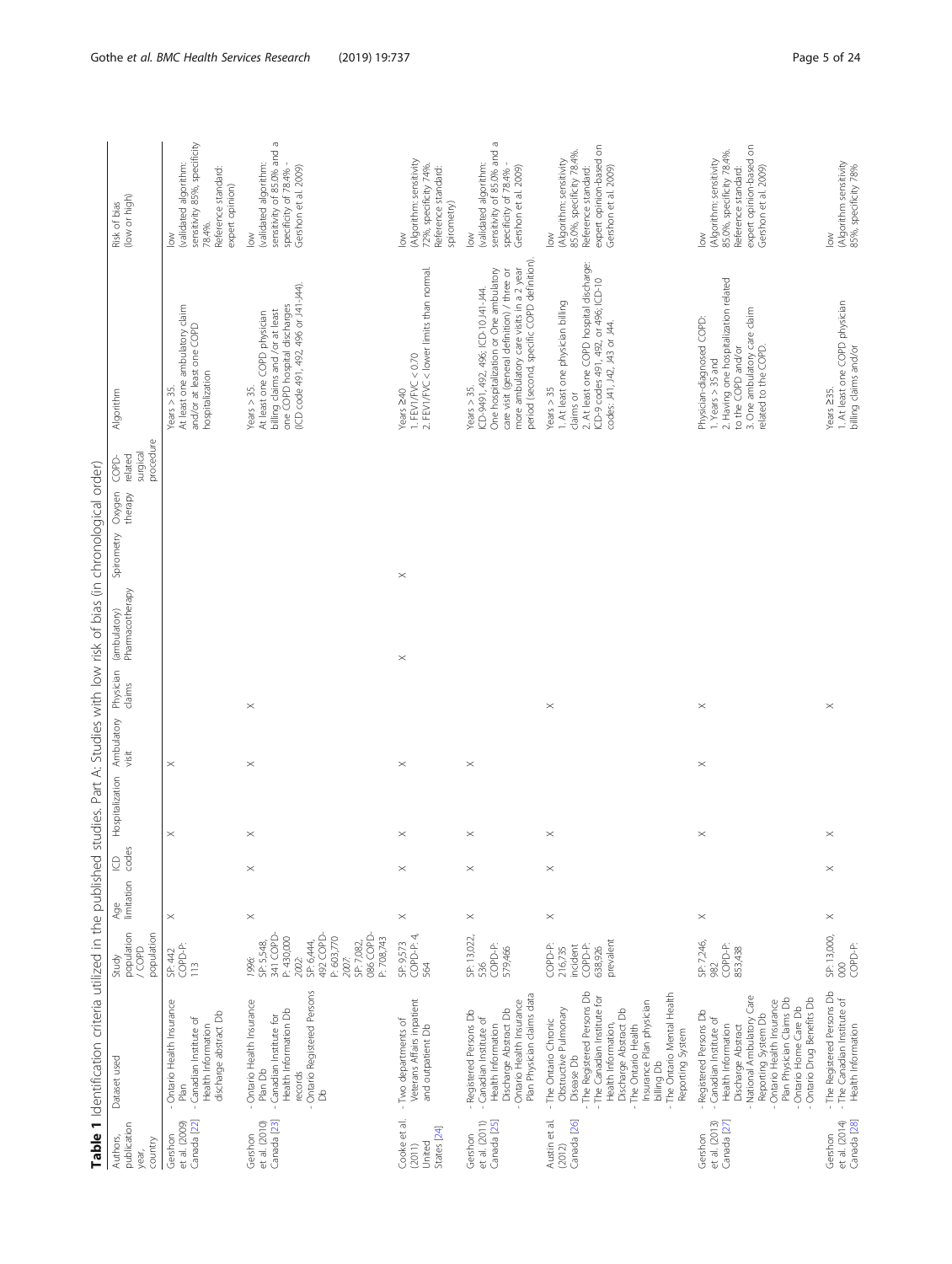|                                                    | Table 1 Identification criteria utilized in the published studies. Part A: Studies with low risk of bias (in chronological order) (Continued)                                                                                                                                                       |                                                |                   |                |                 |                     |                     |                                 |                              |        |                                  |                                                                                                                                                                                                                                                                          |                                                                                                                                                                           |
|----------------------------------------------------|-----------------------------------------------------------------------------------------------------------------------------------------------------------------------------------------------------------------------------------------------------------------------------------------------------|------------------------------------------------|-------------------|----------------|-----------------|---------------------|---------------------|---------------------------------|------------------------------|--------|----------------------------------|--------------------------------------------------------------------------------------------------------------------------------------------------------------------------------------------------------------------------------------------------------------------------|---------------------------------------------------------------------------------------------------------------------------------------------------------------------------|
| publication<br>Authors,<br>country<br>year,        | Dataset used                                                                                                                                                                                                                                                                                        | population<br>population<br>GOPD<br>N<br>Study | limitation<br>Age | codes<br>$\Xi$ | Hospitalization | Ambulatory<br>visit | Physician<br>claims | (ambulatory)<br>Pharmacotherapy | Spirometry Oxygen<br>therapy | Ċ<br>O | procedure<br>surgical<br>related | Algorithm                                                                                                                                                                                                                                                                | (low or high)<br>Risk of bias                                                                                                                                             |
|                                                    | Insurance Plan Physician<br>Discharge Abstract Db<br>- The Ontario Health<br>Claims Db                                                                                                                                                                                                              | 807,046                                        |                   |                |                 |                     |                     |                                 |                              |        |                                  | codes: 491, 492, 496  <br>2. At least one COPD<br>hospital discharge as<br>CD-9 or J41, J42, J43,<br>per the following<br>J44 ICD-10                                                                                                                                     | when compared with<br>clinical evaluation)                                                                                                                                |
| Canada [29]<br>et al. (2015)<br>Gershon            | - The Registered Persons Db<br>- The Canadian Institute of<br>Insurance Plan Physician<br>- Ontario Registrar General<br>Health Information<br>Discharge Abstract<br>- The Ontario Health<br>Claims Db<br>Death Db                                                                                  | SP: 7,626,<br>COPD-P:<br>836,139<br>745        | $\! \times$       | $\times$       | $\times$        | $\times$            | $\times$            |                                 |                              |        |                                  | 2. At least one COPD hospital<br>COPD: ICD-9 and ICD-10<br>physician billing claims<br>1. At least one COPD<br>Years $> 35$<br>discharge<br>and/or                                                                                                                       | expert opinion (based on<br>85.0%, specificity 78.4%.<br>Algorithm: sensitivity<br>Gershon et al. 2009)<br>Reference standard:<br>$\geq$                                  |
| et al. (2015)<br>Canada [30]<br>Crighton           | - The Registered Persons Db<br>- National Ambulatory Care<br>- The Canadian Institute of<br>Insurance Plan Physician<br>Discharge Abstract Db<br>Reporting System Db<br>Health Information<br>- The Ontario Health<br>Claims Db                                                                     | COPD-P:<br>722,494<br>SP: NA                   | $\times$          | $\times$       | $\times$        | $\times$            | $\times$            |                                 |                              |        |                                  | 1. One or more COPD hospitalizations<br>(ICD-9: 491, 492, 496 or ICD-10: J41,<br>2. One ambulatory care claim<br>J42, J43, J44)<br>Years $\geq$ 35.<br>and/or                                                                                                            | Algorithm: sensitivity<br>85.0%, specificity of<br>78.4%.<br>Reference standard:<br>physician clinical<br>evaluation<br>$\geq$                                            |
| Canada [31]<br>et al. (2016)<br>Doucet             | - linked health administrative<br>(4) drug data for the 65 years<br>(2) fee-for-service data (phys-<br>registry of the Regie de<br>(1) the health insurance<br>l'assurance maladie du<br>(3) hospital discharge<br>(5) mortality data.<br>Qu'ebec (RAMQ),<br>ician billing),<br>and older,<br>data: | COPD-P<br>444,709<br>SP: NA                    | $\times$          | $\times$       | $\times$        |                     | $\times$            |                                 |                              |        |                                  | 1. One or more visits to a physician<br>2. One hospitalization with a COPD<br>ICD-9 codes 491-492 and 496 or<br>ICD-10-CA J41-44<br>3. Years 235<br>diagnosis                                                                                                            | of 78.4% (95%Cl: 73.6 to<br>91.0%) and a specificity<br>standard: sensitivity of<br>85% (95% CI: 77.0 to<br>(validation against<br>clinical reference<br>82.7%)<br>$\geq$ |
| et al. (2016)<br>Romanelli<br>Italy [32]           | - The cause-specific mortality<br>or outpatient) charts at the<br>- Hospital discharge register<br>data from clinical (hospital<br>National Research Council<br>Clinical and spirometric<br>Physiology (ICP) of the<br>Institute of Clinical<br>register (CMR)<br>(HDR)<br>(NRC)                    | COPD-P: 2<br>SP: NA<br>544                     | $\times$          | $\times$       | $\times$        | $\times$            |                     |                                 | $\times$                     |        |                                  | 1. Hospital discharge with a primary<br>or secondary COPD diagnosis (ICD-9:<br>3. FEV1/FVC < 0.70 at spirometry or<br>4. COPD as a cause of death.<br>in hospital or outpatient charts or<br>2. Received a diagnosis of COPD<br>490, 491, 492, 494, 496) or<br>years ≥40 | (validation from clinical<br>and spirometric data)<br>$\geq$                                                                                                              |
| Canada <sup>[33]</sup><br>et al. (2017)<br>Gershon | administrative databases:<br>(1) The Registered Persons<br>Insurance Plan Physician<br>- 4 government health<br>(2) The Ontario Health<br>Claims database<br>Database                                                                                                                               | COPD-P:<br>874,336<br>SP: NA                   | $\! \times$       | $\times$       | $\times$        | $\times$            |                     |                                 |                              |        |                                  | 2. One or more COPD hospitalizations<br>1. One or more COPD ambulatory<br>COPD ICD-10 codes J41-J44<br>care visits and/or<br>Years 235.                                                                                                                                  | sensitivity and 78.4%<br>standard was 85.0%<br>(validation against<br>clinical reference<br>specificity)<br>$\geq$                                                        |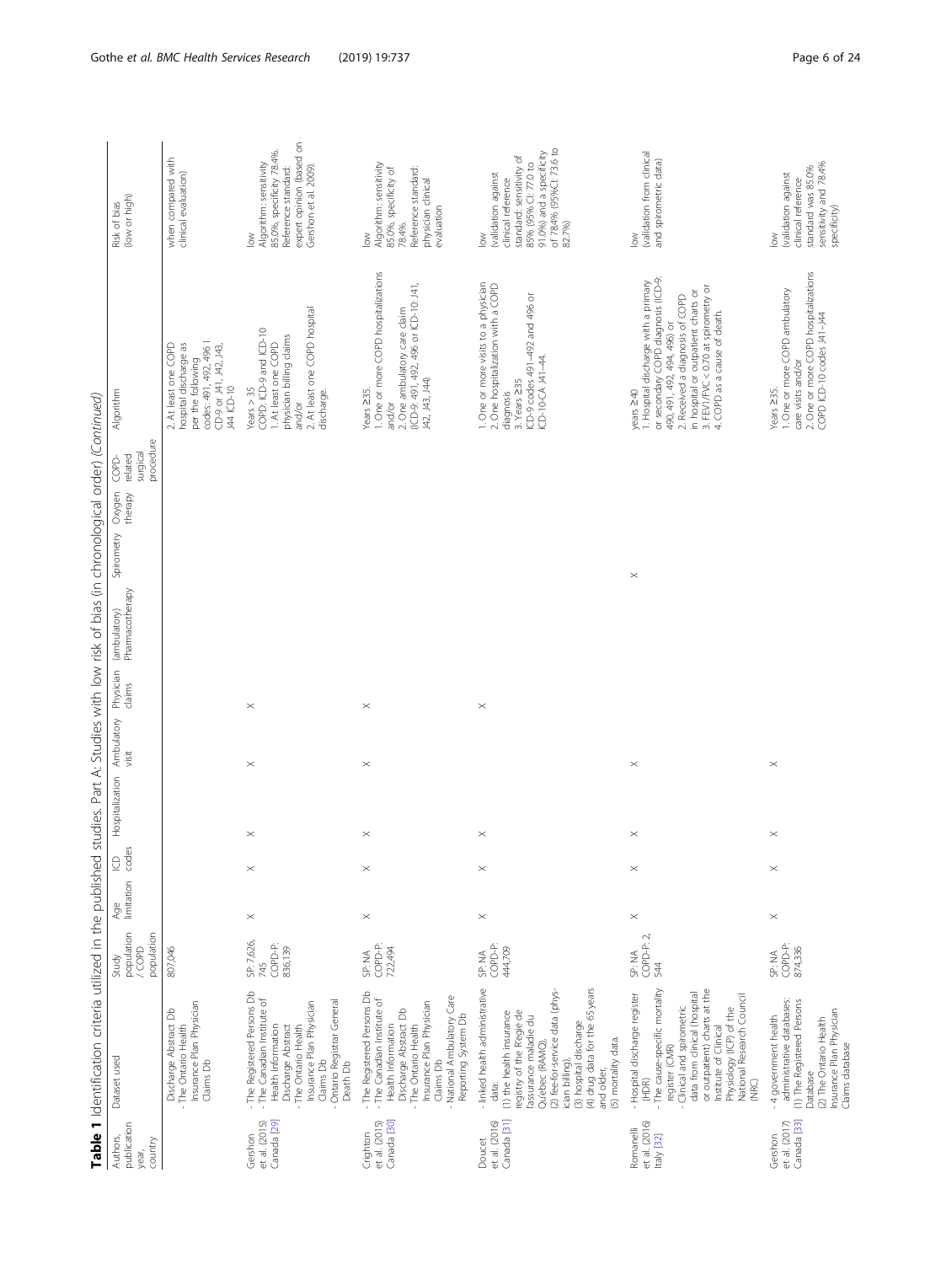|                                                   | Table 1 Identification criteria utilized in the published studies. Part A: Studies with low risk of bias (in chronological order) (Continued)                                                             |                                                  |                             |          |                                                                               |          |          |                 |                         |         |                                  |                                                                                                                                                                                                                                                                                                                                                                       |                                                                                                                                                                        |  |
|---------------------------------------------------|-----------------------------------------------------------------------------------------------------------------------------------------------------------------------------------------------------------|--------------------------------------------------|-----------------------------|----------|-------------------------------------------------------------------------------|----------|----------|-----------------|-------------------------|---------|----------------------------------|-----------------------------------------------------------------------------------------------------------------------------------------------------------------------------------------------------------------------------------------------------------------------------------------------------------------------------------------------------------------------|------------------------------------------------------------------------------------------------------------------------------------------------------------------------|--|
| publication<br>Authors,<br>country<br>year,       | Dataset used                                                                                                                                                                                              | population<br>population<br><b>GOPD</b><br>Study | Age ICD<br>limitation codes | $\Theta$ | Hospitalization Ambulatory Physician (ambulatory)<br>visit claims Pharmacothe |          |          | Pharmacotherapy | Spirometry Oxygen COPD- | therapy | procedure<br>surgical<br>related | Algorithm                                                                                                                                                                                                                                                                                                                                                             | (low or high)<br>Risk of bias                                                                                                                                          |  |
|                                                   | 3) The Canadian Institute of<br>Discharge Abstract database<br>(4) the National Ambulatory<br>unique encoded identifiers<br>Data were linked using<br>Care Reporting System<br>Health Information         |                                                  |                             |          |                                                                               |          |          |                 |                         |         |                                  |                                                                                                                                                                                                                                                                                                                                                                       |                                                                                                                                                                        |  |
| Canada [34]<br>Lee et al.<br>(2017)               | Administrative data Linked<br>data from the Electronic<br>Database (EMRALD®<br>Medical Record                                                                                                             | SP: 5,889<br>COPD-P:<br>364                      | $\times$                    | $\times$ |                                                                               |          | $\times$ | $\times$        |                         |         |                                  | 2. Documentation in the cumulative<br>I. Three or more physician billing<br>several electronic medical record<br>pratropium (or its formulations)<br>algorithms; the one with best<br>3. Tiotropium prescription; or<br>validation results included:<br>codes for COPD per year;<br>4. A COPD billing code<br>patient profile (CPP);<br>prescription and<br>years 235 | sensitivity of 76.9% (95%<br>abstracted patient chart<br>Cl:72.2-81.2), specificity<br>(validation against an<br>reference standard:<br>of 99.7% (99.5-99.8)<br>$\geq$ |  |
| Canada [35]<br>et al. (2017)<br>McGuire           | Ministry of Health of British<br>databases on provincially<br>Columbia administrative<br>funded health services.<br>- Data on deaths (from<br>PharmaNet data on all<br>death certificates)<br>medications | SP: 50,021<br>COPD-P:<br>594                     |                             | $\times$ | $\times$                                                                      |          | $\times$ |                 |                         |         |                                  | hospital/outpatient physician visit data.<br>ICD-9 codes 491, 492, 493.2, 496,<br>or ICD-10 codes J43 or J44 in<br>Primary outcome: first COPD<br>hospitalization                                                                                                                                                                                                     | reference standard by<br>which was validated<br>Gershon et al. 2009)<br>(used an algorithm<br>against a clinical<br>δŇ                                                 |  |
| et al. (2017)<br>States [36]<br>Westney<br>United | (MAX) file from Centers for<br>Medicaid Analytic eXtract<br>Medicare and Medicaid<br>Services                                                                                                             | COPD-P:<br>291,978<br>SP; NA                     | $\times$                    | $\times$ | $\times$                                                                      | $\times$ |          |                 |                         |         |                                  | at least two outpatient billed claims<br>$1CD - 9$ codes 491.0, 491.1, 491.2,<br>491.8, 492.xx, 493.2, 494.xx, 496.xx<br>claims from the inpatient file or<br>2. One or more inpatient billed<br>Years 18-64<br>and                                                                                                                                                   | algorithm from Gershon<br>(used a validated<br>et al. 2009)<br>$\geq$                                                                                                  |  |

The next-to-last column on the right gives the identification criteria based on the statements contained in the publication<br>SP Study population, COPD COPD-P population, Db Database, MA Not available; see also list of abbre The next-to-last column on the right gives the identification criteria based on the statements contained in the publication SP Study population, COPD COPD-P population, Db Database, NA Not available; see also list of abbreviations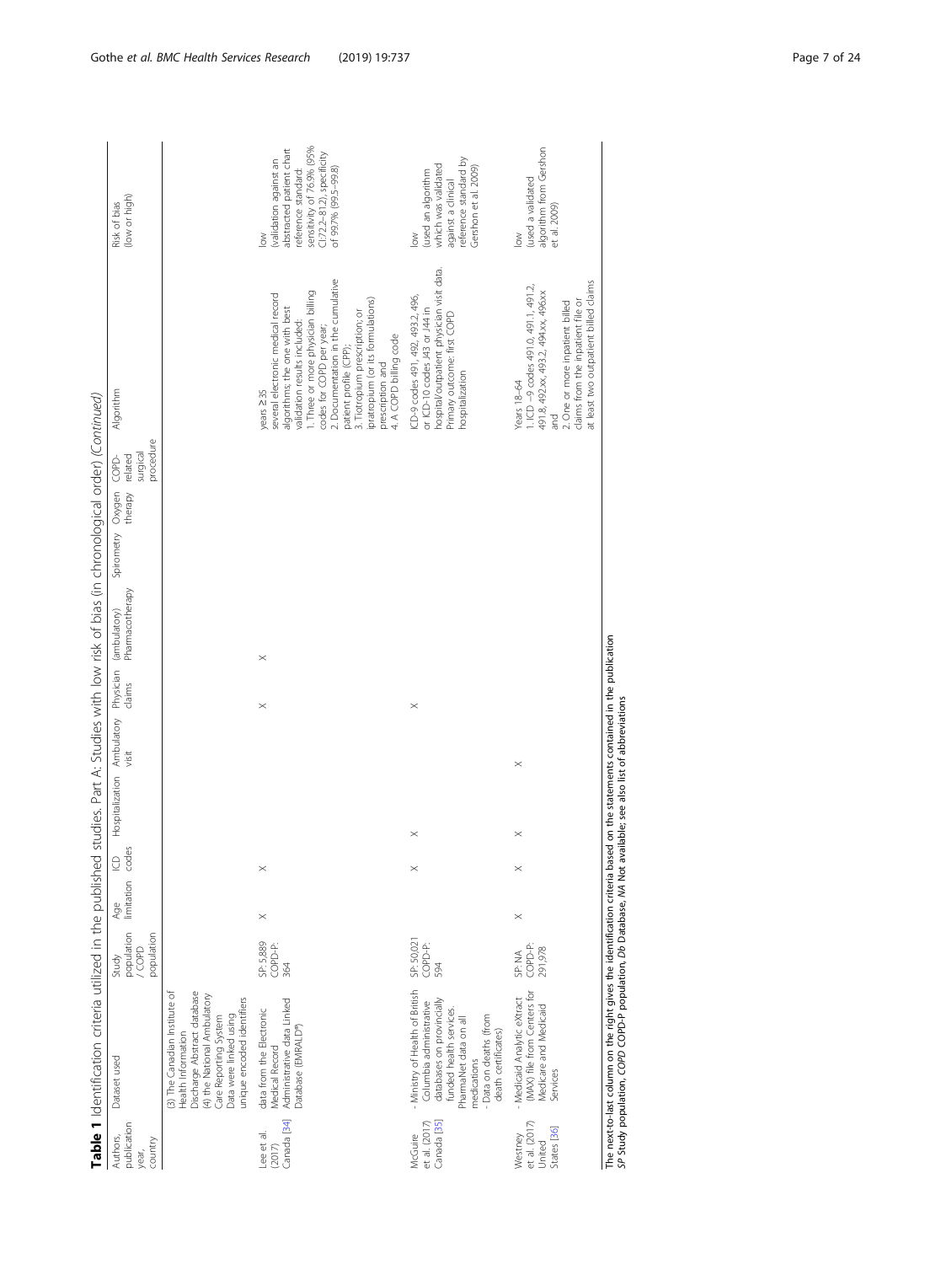As part of a physician claims, the ICD code was provided (ICD-9 codes: 491–492, 496 and ICD-10 codes: J41, J43-J44). The second database contained administrative and clinical data for each hospital visit, coded with ICD-10 (the Canadian Institute of Health Information discharge abstract database). Reference standard diagnoses of each patient were associated with their health administrative record using the insurance number. Furthermore, using the concept of diagnostic test evaluation, reference standard diagnoses were compared to the predefined COPD definitions and analyzed.

In total, 442 medical charts were used in this study, of which 113 medical charts belonged to COPD patients. An expert panel of two pulmonologists examined patients` charts and COPD has reliably been diagnosed by pulmonary function tests. The most sensitive health administrative COPD definition (sensitivity 85.0%, specificity 78.4%) referring to expert opinion and clinical diagnosis included one or more ambulatory claims and/or one or more COPD hospitalizations.

A highly specific COPD definition, with sensitivity of 57.5% and specificity of 95.4%, included the following criteria:

- Patients aged ≥35 years with one or more hospitalizations, or three or more ambulatory care visits for COPD within a two-year time period (definition 1). When the time period was increased to 3 years, specificity remained the same (95.4%), but sensitivity increased to 59.3% (definition 2). The algorithm with the most sensitive definition of COPD (sensitivity of 85.0% and specificity of 78.4%) was one or more hospitalizations, or one or more ambulatory care visits for COPD within an unspecified time period (definition 3).
- ICD-9 codes: 491, 492, 496; ICD-10 codes: J41-J44 [\[22](#page-22-0)].

In their later published papers, Gershon and colleagues used definition 3 with the most sensitive definition of COPD as described above (sensitivity of 85.0% and specificity of  $78.4\%$ )  $[23, 27-29]$  $[23, 27-29]$  $[23, 27-29]$  $[23, 27-29]$  $[23, 27-29]$ . In one study they also used the highly specific COPD definition 1 (one hospitalization or one or more ambulatory care claim for COPD in adults aged  $\geq$ 35 years) with sensitivity of 57.5% and specificity of 95.4% [\[25](#page-22-0)]. Gershon's definition 1 with 95.4% specificity (95%CI 92.6–97.4%) and 57.5% sensitivity has also been used by other authors analyzing administrative claims data [[52,](#page-23-0) [54](#page-23-0)].

Dalal et al. (2011) [[43\]](#page-23-0) performed a study to estimate the impact of cardiovascular disease on costs and healthcare utilization in a COPD population in the United States. The data was obtained from the IMS Lifelink claims database, including pharmacy and medical data (demographic data, prescription records, outpatient and inpatient procedures and diagnoses). In total, 9188 patients were analyzed.

Raymakers et al. (2017) [\[57\]](#page-23-0) investigated the association of statins use with all-cause mortality in patients with COPD. The authors used various administrative and health databases. COPD patients were identified as 50 years old or older, with three or more medication prescriptions (anticholinergic or a short-acting beta agonist) in a one-year period. In total, 39,678 patients were analyzed.

#### Studies using identification criteria including ICD codes

In 34 of 38 studies, ICD-9 or ICD-10 codes were used to identify COPD patients. The characteristics of these studies are displayed in Tables [1](#page-4-0) and [2](#page-10-0). Thirteen of these studies report on the validity of the identification approach or algorithms they applied (see last column of Tables [1](#page-4-0) and [2](#page-10-0)).

Hansell et al. (2003) [\[37](#page-23-0)] performed a study to examine the validity of routine data sources on COPD and asthma in the United Kingdom (UK). The authors used national data from different sources to obtain information about general practitioner contacts, symptoms, mortality, and emergency hospital admissions. The General Practice Research Database, which is a commercially available database of information on general practice diseases and prescriptions in UK, yielded information about inhalers prescribed in primary care and about earlier or current COPD diagnosis [[37](#page-23-0)].

Wilchesky et al. (2004) [[38](#page-23-0)] performed a study determining sensitivity and specificity of the diagnoses derived from claims data in Canada. Diagnoses were obtained from the medical records of approximately 15,000 patients (used as the "gold standard") and were compared to the diagnoses in the administrative database of this sample. Sensitivity and specificity were analyzed for the following two methods of COPD identification: (1) recorded diagnosis from the physician claims, and (2) using physician claims diagnostic codes in the year preceding the study [\[38\]](#page-23-0).

Lacasse et al. (2005) [[39](#page-23-0)] examined the validity of COPD diagnosis in a large administrative dataset from the Quebec health insurance agency (RAMQ, Canada) by comparing it with data from the National Health Survey. RAMQ includes prescription data (drug name and dispensation date) on all prescriptions filled for registered patients ≥65 years of age and for patients with social security. RAMQ also contains information on diagnostic and therapeutic procedures that are performed in hospitals and ambulatory facilities, but does not provide information about spirometry, medication during hospitalization or nursing home stays, and home oxygen use. Outpatients as well as inpatients were considered in this study. All entries matching the diagnosis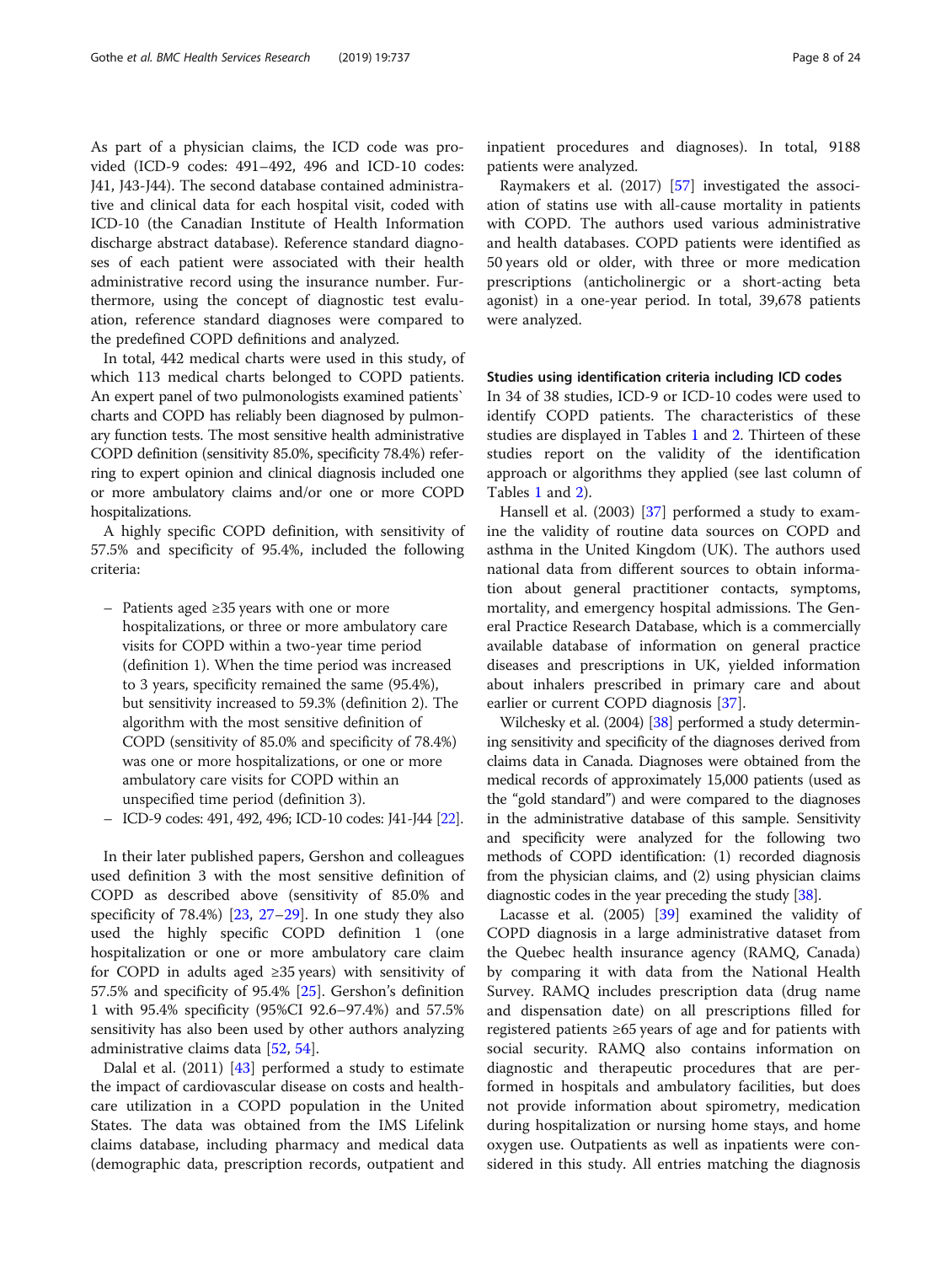of COPD, using ICD-9 codes 490–492 and 496, were obtained [\[39\]](#page-23-0).

Mapel et al. (2006) [\[11](#page-22-0)] developed an identification algorithm for the undiagnosed COPD patients using administrative claims data of Lovelace Health Plan, a health maintenance organization serving New Mexico, USA. Patients with new COPD diagnosis during the study period were matched by sex and age to as many as three control subjects. In order to identify preclinical COPD, authors captured all outpatient encounters, hospitalizations, and outpatient pharmacy prescription fills with a time period of 2 years prior to COPD diagnosis. COPD patients were recognized if they were aged ≥40 years with one or more records of COPD diagnosis (ICD-9 codes: 491, 492, and 496) listed on discharge. In the study population of about 41,500 patients, the developed algorithm had 60.5% sensitivity and 82.1% specificity. The reference standard for this analysis was a COPD diagnosis extracted from medical records, based on ICD codes [\[11](#page-22-0)].

In 2010, Mapel et al. [\[42](#page-23-0)] performed another study to determine if outpatient pharmacy claims can be used for identification of COPD patients  $(\geq 40 \text{ years},$ one or more outpatient or inpatient claims, ICD-9 codes: 491–492, 496). To identify drugs that were related to COPD in the years before the diagnosis, a conditional logistic regression model was built with COPD status as the dependent variable and sex, age, and medication use as independent variables. In order to validate the algorithm, it was used in two other databases. The final algorithm identified patients with a specificity of 70.5% and a sensitivity of 60.6%. The reference standard was at least one inpatient or at least two outpatient claims with a COPD diagnosis in the medical records, based on ICD codes [[42\]](#page-23-0).

Mapel et al. (2011) [[44](#page-23-0)] performed a cross-sectional administrative claims data analysis to study a new methodology of COPD identification in a large managed care database in the USA. The information was obtained from a dataset of 19 health plans across the USA, about 7.8 million cases. COPD patients were recognized if they fulfilled one of the following three criteria: (1) 40 years or older, plus one emergency room visit or one hospitalization with COPD (491, 492, 496) listed as a discharge diagnosis; or (2) 40 years or older, plus two COPD professional claims with different dates of service; or (3) 40 years or older, plus a COPD-related surgical procedure (e.g., lung volume reduction) [\[44\]](#page-23-0).

Akazawa et al. (2008) [\[40](#page-23-0)] assessed the economic burden of undiagnosed COPD by comparing costs and healthcare utilization in a sample of matched controls  $(N = 81,322)$  and newly diagnosed COPD patients  $(N = 1,322)$ 28,968) in the 1 year period preceding the initial diagnosis. United Healthcare provided pharmacy and medical

claims data for this study. COPD was identified using the following three criteria: (1) hospital or emergency department claim with a COPD diagnosis code: 491– 492, 496; (2) physician claims with a COPD diagnosis, with another claim having the same code but a different date of service; or (3) physician claims containing a COPD ICD-code and drug-based algorithms [\[40](#page-23-0)].

Heins-Nesvold et al. (2008) [\[41\]](#page-23-0) evaluated the similarity of documented healthcare utilization with patientreported use, wants and needs in the US. For this reason, two data sources were utilized: (1) managed care administrative database, which includes medical and pharmacy claims data of 7782 cases, and (2) a survey mailed to 1911 Minnesota COPD patients. Patients were identified as ≥40 years old, continuous enrolment during study period, at least one claim with a diagnosis of COPD (ICD-9 codes: 491–492, 496) [\[41](#page-23-0)].

Cooke et al. (2011) [[24](#page-22-0)] developed a predictive model using administrative data to identify COPD patients. Data was obtained from the US Department of Veterans Affairs, including outpatient and inpatient databases, pharmacy records, demographic data, and primary ICD-9 codes (491–492, 493.2, and 496), providing a study population of about 9600 individuals. COPD was defined as (1) FEV1/FVC ratio less than 0.70 (indicates COPD) and (2) FEV1/FVC ratio at the lower limits of normal. In total, 4564 had an FEV1/FVC < 0.70. The best model additionally included ≥6 albuterol (a short-acting beta agonist) metered dose inhalers, ≥3 ipratropium (an anticholinergic) metered dose inhalers, ≥1 outpatient ICD-9 code, ≥1 inpatient ICD-9 code, and age. This model reached a sensitivity of 72% and a specificity of 74%, compared to spirometry as a gold standard [[24\]](#page-22-0).

Following their analysis published in 2011, in 2012 Dalal et al. [[45\]](#page-23-0) assessed in a cohort of 1936 patients whether initiation of a fixed dose combination therapy (fluticasone propionate/salmeterol combination (FSC)), compared to continued or new anticholinergic (AC) therapy, has an impact on the subsequent exacerbations occurrence following an initial exacerbation. Data were obtained from a US healthcare database, the Ingenix Impact National Benchmark database, which includes demographic data, inpatient, outpatient, laboratory results and pharmacy claims. A claim with IDC-9 codes of 491–492 and 496 was considered to represent a diagnosis of COPD [[45\]](#page-23-0).

Austin et al. (2012) [\[26\]](#page-22-0) performed a study using five administrative health databases from Canada, linked using an encrypted insurance number. The Ontario Chronic Obstructive Pulmonary Disease database contains data on people with COPD diagnosis, identified by physician billing claims or hospital discharges with following ICD-9 codes: 491, 492, or 496, or ICD-10 codes: J41, J42, J43, or J44. In a case verification study,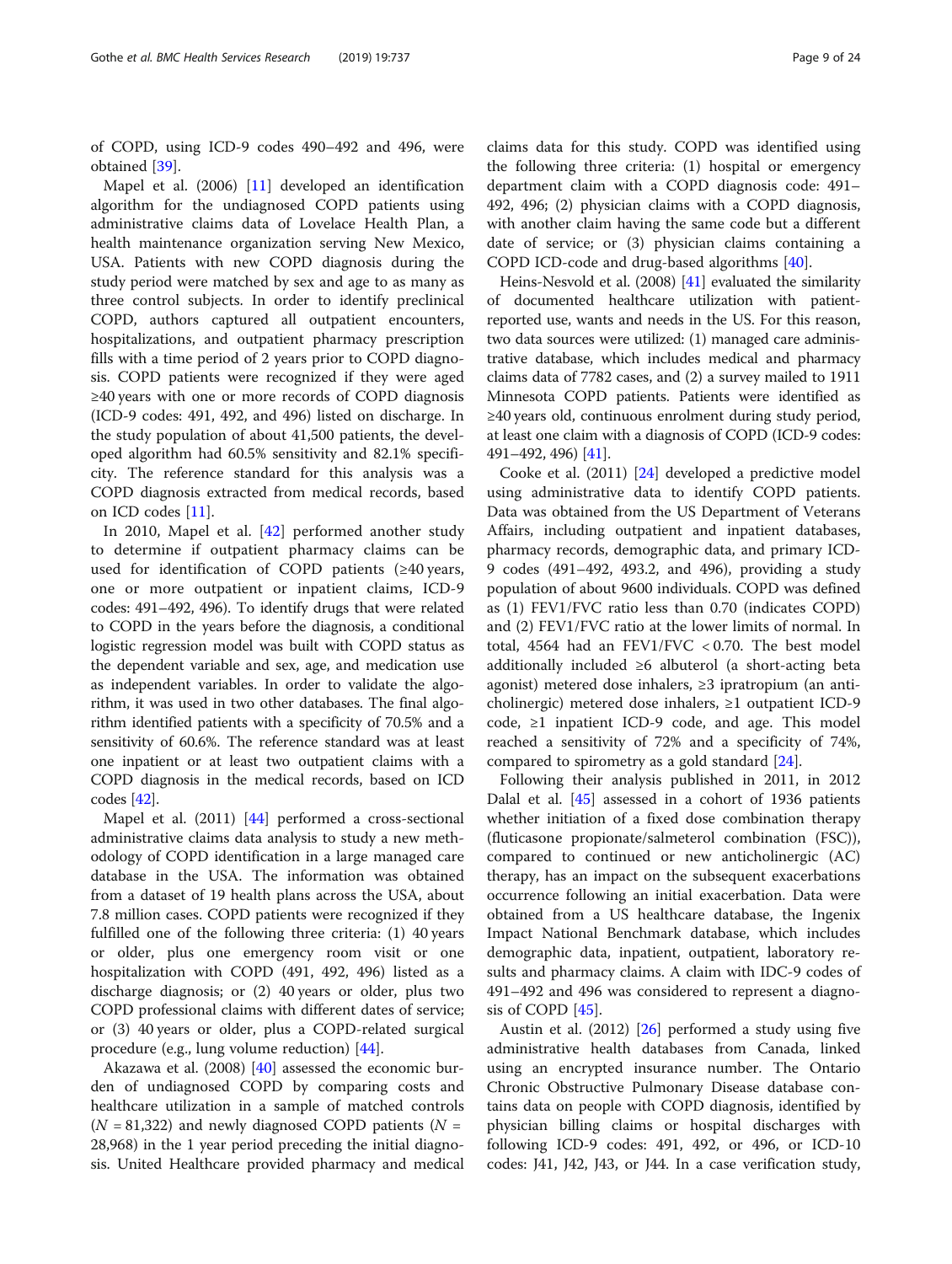with expert opinion as the reference standard (Gershon et al. 2009), the algorithm had a sensitivity of 85.0% and a specificity of 78.4%. A COPD case was only considered an incident case of COPD when the individual patient did not have any COPD claims during the last 5 years [\[26](#page-22-0)].

Make et al. (2012) [\[46\]](#page-23-0) documented and evaluated medication use patterns for COPD patients. Based on guidelines, medication use and adherence, as well as care indicators were analyzed. Data was obtained from the PharMetrics database, which contains 19 health plans across the United States. COPD patients were identified if they were 40 years or older and fulfilled any of the following criteria: (1) an emergency room visit or hospitalization with ICD-9: 491–492, 496; or (2) two professional COPD claims with different service dates; or (3) a COPD-related surgical procedure [\[46\]](#page-23-0).

Gini et al. (2013) [\[47\]](#page-23-0) performed a study to estimate the prevalence of COPD, ischemic heart disease, heart failure and diabetes mellitus (DM). They compared the derived estimates with the Italian National General Practitioners' Medical Record Database and national health survey prevalence estimates. Analyzed data based on the VALORE project was obtained from four sources: (1) hospital discharge records using ICD-9 codes, (2) drug dispensing records using ATC codes (Anatomical, Therapeutic, Chemical Classification System codes) for drug classification, (3) disease-specific exemption from co-payment using ICD-9 codes, and (4) Inhabitant Registry, providing demographic information (sex, year of birth) and identifier of the doctor in charge. The analyses show that for COPD patients the estimates from administrative data were within the confidence intervals of the survey estimates in four regions [[47\]](#page-23-0).

Macaulay et al. (2013) [\[48\]](#page-23-0) studied a COPD severity prediction model, with the Geisinger Health System (GHS) data. Claims data captured resource use (hospital, medical and pharmacy claims) both in and outside of GHS. Electronic health records included present and predicted values of spirometry. Patients with COPD ICD-9 code (491, 492, or 496) and electronic health record spirometry results were selected. Using the Global Initiative for Chronic Obstructive Lung Disease (GOLD) guidelines and spirometry, patients were classified into three groups (severe/very severe, mild/moderate and GOLD-unclassified). In order to categorize COPD severity, a regression model was developed using data from 3 months before and after the last spirometry. COPD severity was predicted for 62.7% of patients with a sensitivity of 50.0, 52.2, and 77.5%, and a specificity of 90.5, 80.0 and 70.4%, for severe/ very severe, mild/moderate and GOLD-unclassified, respectively. The reference standard was COPD diagnosis (using ICD-9 codes) and electronic health record results from at least one spirometry test [\[48](#page-23-0)].

Yawn et al. (2013) [\[49](#page-23-0)] performed a study to establish associations between the use of inhaled corticosteroids (ICS) in patients with a new COPD diagnosis and a dose-related increase in the risk of pneumonia. They used US claims databases, and examined drug prescriptions and medical claims from two MarketScan® databases (Commercial Claims and Encounters, Centers for Medicare and Medicaid Services Supplemental and Coordination of Benefits, with information on clinical utilization, expenditures, and enrolment in inpatient or outpatient services). Included patients had a diagnosis of COPD (ICD-9491, 492, and 496). The study sample consisted of 135,445 patients. Identification of patients was based on COPD-related emergency department visits or admissions, or at least two office visits related to COPD [[49\]](#page-23-0).

Dore et al. (2014) [\[50](#page-23-0)] performed a study among initiators of a LABA to evaluate the accuracy of claims data for classifying COPD and prevalent asthma. The Normative Health Information Database was used (United-Health Care, USA). ICD-9 codes (491.2, 492.8, and 496) were observed. The National Drug Codes were used for drug identification. All cases had COPD or asthma ICD-9 code on claims in the period from the 6 months prior to the index date. A random sample of medical records was used to verify the diagnoses from each of the four following categories of patients (in total, 370 patients): (1) one or more claims for asthma – ICD-9493, (2) at least one claim for COPD – ICD-9: 491.2, 492.8, 496, (3) claims for both COPD and asthma, (4) without a claim for COPD or asthma. Having at least one COPD claim in the 6 months before the index date resulted in a positive predicted value (PPV) of about 82%, among recipients of inhaled anticholinergic drugs, men and older patients, the PPV was more than 90% [[50\]](#page-23-0).

Erdem (2014) [\[51](#page-23-0)] analyzed the prevalence of chronic illnesses within the Medicare fee-for-service users in the USA. Data were used from the Chronic Conditions Public Use Files (PUFs). Administrative data for all Medicare fee-for-service users can be found in PUFs. Among all available data in the PUFs, COPD is also included. Algorithms that search for a certain ICD-9 code, Current Procedural Terminology, or the Healthcare Common Procedure Coding System in the beneficiary's Medicare fee-for-service claims was used as the indicator [[51\]](#page-23-0).

Aldrich et al. (2015) [\[53](#page-23-0)] aimed to estimate COPD prevalence and potential misreporting using published algorithms for COPD patient identification among lowincome adults in the USA, aged 40 to 79 years. The Medicare and Medicaid Services database was used. COPD was identified under the following circumstances: one or more hospitalizations or emergency department visits with an ICD-9 code 491, 492, 496, or at least two visits with different service dates or, alternatively, ICD-9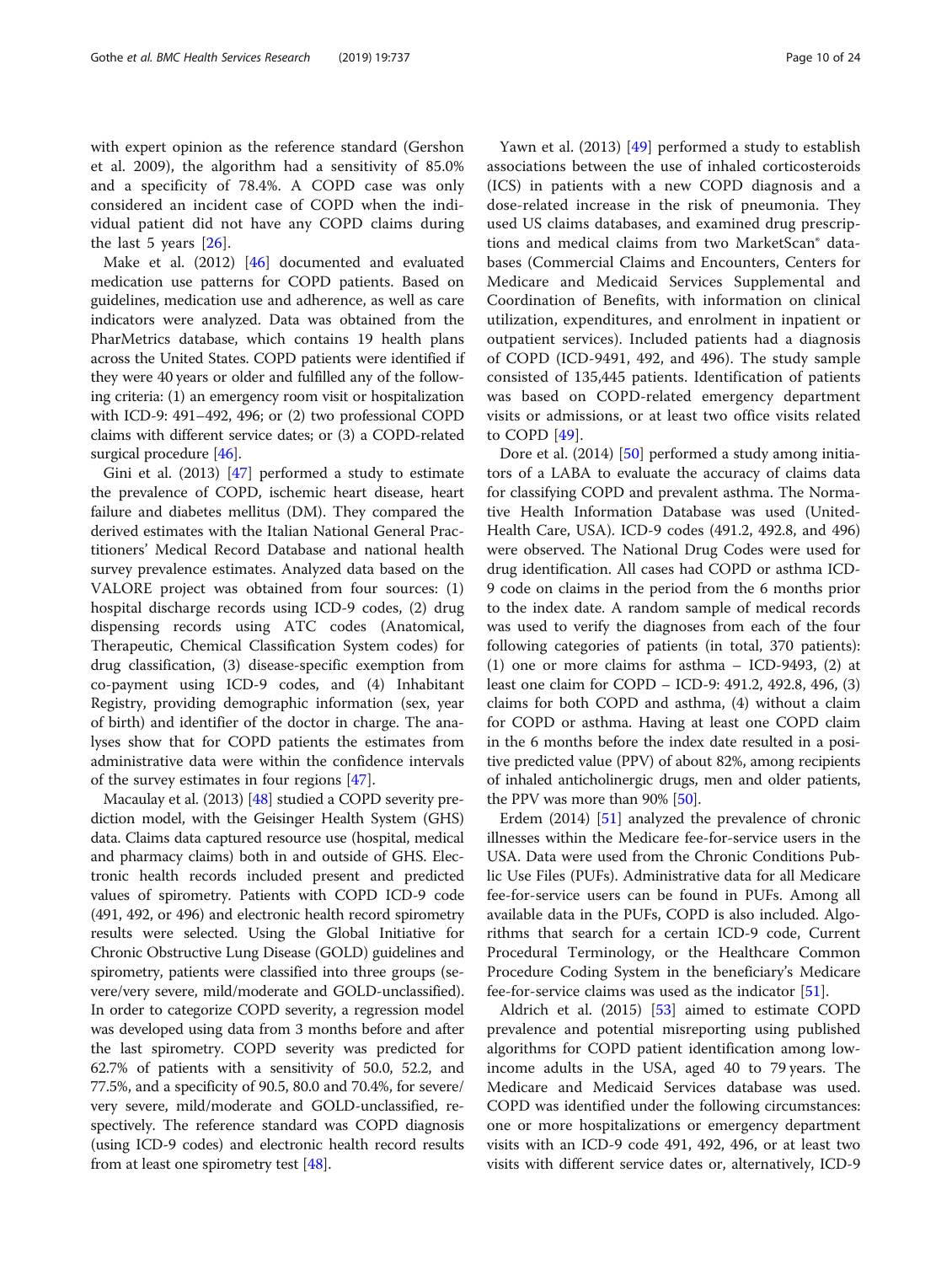<span id="page-10-0"></span>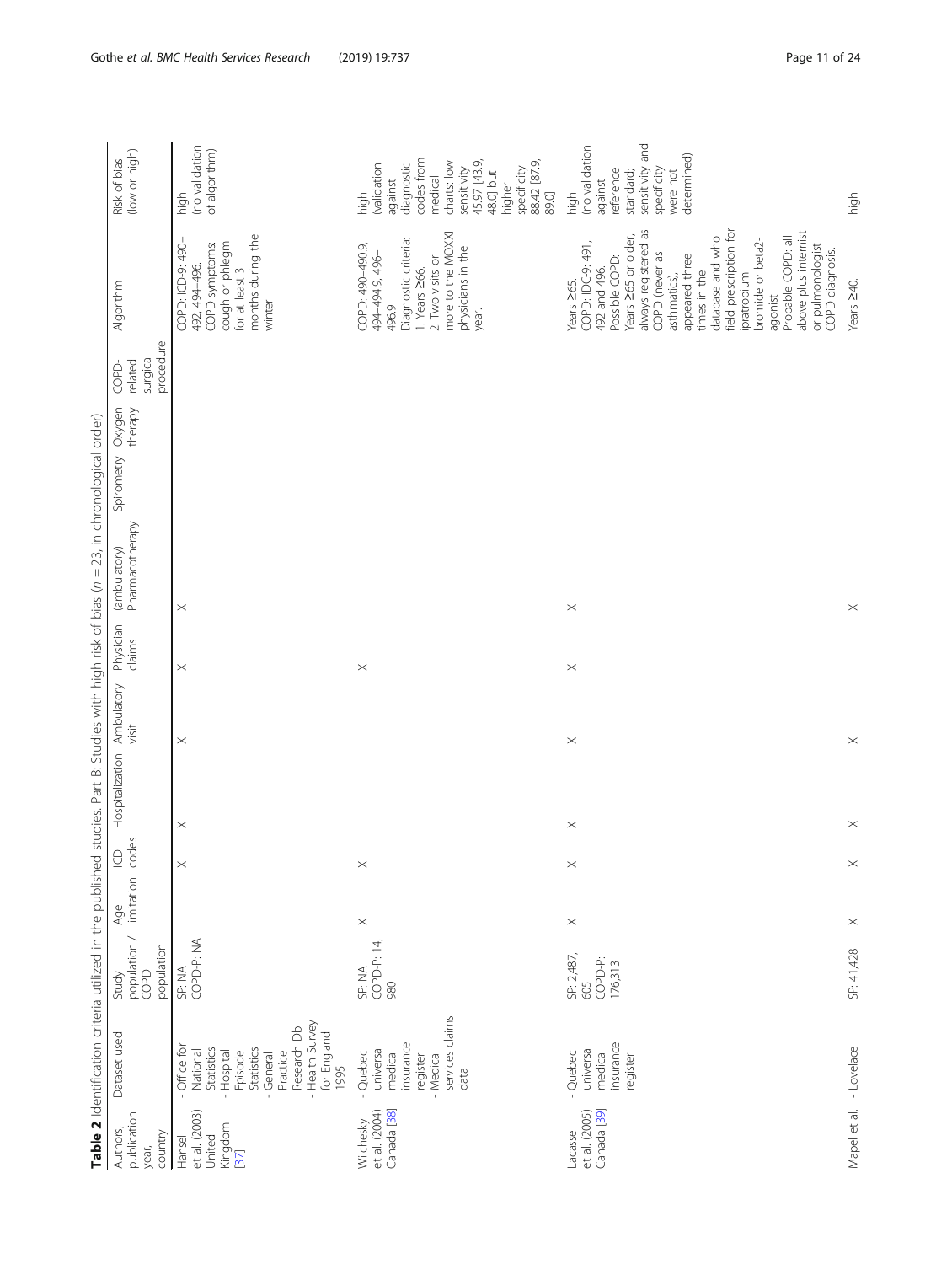|                                                                                              | (low or high)<br>Risk of bias                                        | low sensitivity<br>record, based<br>from medical<br>(algorithm:<br>abstracted<br>Reference<br>specificity<br>82.1%.<br>diagnosis<br>standard:<br>codes.)<br>on ICD<br>60.5%,<br>COPD | (no validation<br>of algorithm)<br>high                                                                                                                                                                                                                                                                                                                          | (no validation<br>of algorithm)<br>high                                                                                                                                                                                                                             |
|----------------------------------------------------------------------------------------------|----------------------------------------------------------------------|--------------------------------------------------------------------------------------------------------------------------------------------------------------------------------------|------------------------------------------------------------------------------------------------------------------------------------------------------------------------------------------------------------------------------------------------------------------------------------------------------------------------------------------------------------------|---------------------------------------------------------------------------------------------------------------------------------------------------------------------------------------------------------------------------------------------------------------------|
|                                                                                              | Algorithm                                                            | Excluded: ICD-9140-<br>one or more claims<br>diagnosis (491, 492,<br>records with COPD<br>208, 494, 405, 500-<br>519, 173, 174, 185.<br>Any patient with<br>496).                    | or emergency room<br>bill with a diagnosis<br>1. Inpatient hospital<br>with ICD code: 491,<br>pharmacy claim for<br>certain medication.<br>claim with a separ-<br>2. Physician claims<br>3. Physician claims<br>diagnosis and a<br>related medical<br>diagnosis with<br>second COPD-<br>with a COPD<br>with a COPD<br>492, 496; or<br>ate date; or<br>Years 240. | 3. At least one claim<br>identified through<br>diagnosis initiated<br>4. Claim with the<br>COPD associated<br>from a "medical"<br>place of service.<br>pharmacy and<br>medical files.<br>with a COPD<br>2. Years $\geq 40$<br>Cases were<br>enrolment,<br>diagnosis |
|                                                                                              | procedure<br>surgical<br>related<br>COPD                             |                                                                                                                                                                                      |                                                                                                                                                                                                                                                                                                                                                                  |                                                                                                                                                                                                                                                                     |
|                                                                                              | Oxygen<br>therapy                                                    |                                                                                                                                                                                      |                                                                                                                                                                                                                                                                                                                                                                  | $\times$                                                                                                                                                                                                                                                            |
|                                                                                              | Spirometry                                                           |                                                                                                                                                                                      |                                                                                                                                                                                                                                                                                                                                                                  | $\boldsymbol{\times}$                                                                                                                                                                                                                                               |
| studies. Part B: Studies with high risk of bias (n = 23, in chronological order) (Continued) | Pharmacotherapy<br>(ambulatory)                                      |                                                                                                                                                                                      |                                                                                                                                                                                                                                                                                                                                                                  |                                                                                                                                                                                                                                                                     |
|                                                                                              | Physician                                                            |                                                                                                                                                                                      | $\times$                                                                                                                                                                                                                                                                                                                                                         | $\times$                                                                                                                                                                                                                                                            |
|                                                                                              | claims                                                               |                                                                                                                                                                                      | $\times$                                                                                                                                                                                                                                                                                                                                                         | $\boldsymbol{\times}$                                                                                                                                                                                                                                               |
|                                                                                              | visit                                                                |                                                                                                                                                                                      |                                                                                                                                                                                                                                                                                                                                                                  | $\boldsymbol{\times}$                                                                                                                                                                                                                                               |
|                                                                                              | Hospitalization Ambulatory                                           |                                                                                                                                                                                      |                                                                                                                                                                                                                                                                                                                                                                  |                                                                                                                                                                                                                                                                     |
|                                                                                              |                                                                      |                                                                                                                                                                                      | $\times$                                                                                                                                                                                                                                                                                                                                                         | $\times$                                                                                                                                                                                                                                                            |
|                                                                                              |                                                                      |                                                                                                                                                                                      | $\times$                                                                                                                                                                                                                                                                                                                                                         | $\times$                                                                                                                                                                                                                                                            |
|                                                                                              |                                                                      |                                                                                                                                                                                      | $\times$                                                                                                                                                                                                                                                                                                                                                         | $\times$                                                                                                                                                                                                                                                            |
|                                                                                              | Study Age ICD<br>population / limitation codes<br>population<br>COPD | COPD-P:<br>2129                                                                                                                                                                      | COPD-P: 28<br>SP: 81,322<br>968                                                                                                                                                                                                                                                                                                                                  | COPD-P:<br>SP: NA<br>7782                                                                                                                                                                                                                                           |
| Table 2 Identification criteria utilized in the published                                    | Dataset used                                                         | Health Plan, a<br>maintenance<br>organization<br>serving New<br>Mexico<br>health                                                                                                     | pharmaceutical)<br>(medical and<br>claims data<br>Healthcare<br>- United                                                                                                                                                                                                                                                                                         | - Managed care<br>administrative<br>and pharmacy<br>administrative<br>Mailed survey<br>Db (Medical<br>claims data,<br>patients in<br>Minnesota<br>Midwest<br>to COPD<br>health)                                                                                     |
|                                                                                              | publication<br>Authors,<br>country<br>year,                          | States [11]<br>United<br>(2006)                                                                                                                                                      | et al. (2008)<br>States [40]<br>Akazawa<br>United                                                                                                                                                                                                                                                                                                                | et al. (2008)<br>States [41]<br>Nesvold<br>United<br>Heins-                                                                                                                                                                                                         |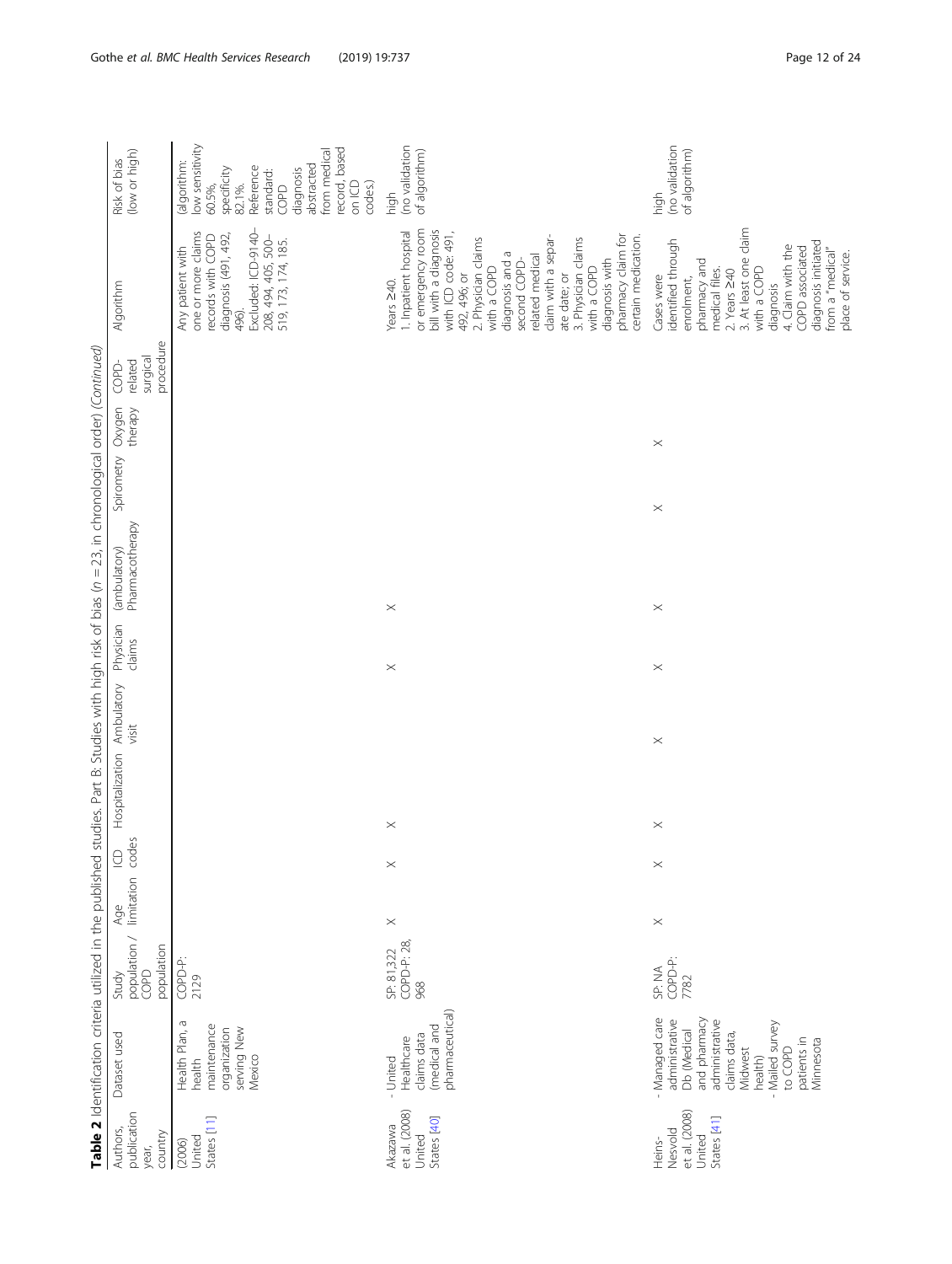|                                                                                              | (low or high)<br>Risk of bias<br>Algorithm<br>procedure<br>surgical | low sensitivity<br>diagnosis in a<br>(algorithm:<br>70.5%, but<br>specificity<br>Reference<br>standard:<br>medical<br>record)<br>60.6%.<br>COPD<br>high<br>one inpatient or two<br>enrolled for 2 years<br>prior to index date,<br>COPD: ICD-9 code<br>with COPD-related<br>tional drug COPD-<br>ICD code and Na-<br>outpatient claims<br>491, 492, 496.<br>Continuously<br>related code.<br>Years 240. | (no validated<br>algorithm)<br>high<br>agonists, anticholin-<br>ergics, and/or fixed-<br>dose combination<br>long-acting beta-<br>PD maintenance<br>pharmacy claim,<br>specially inhaled<br>corticosteroids,<br>medication<br>Years 240<br>regimes. | (no validated<br>algorithm)<br>high<br>related to the COPD<br>(ICD 491, 492, 496);<br>surgical procedure<br>professional COPD<br>1. Years 240; one<br>2. Years 240; two<br>hospitalization or<br>department visit<br>service dates); or<br>claims (different<br>inpatient COPD<br>(lung volume<br>3. Years 240;<br>emergency<br>reduction).<br>$\overleftarrow{\mathrm{o}}$ | (no validated<br>algorithm)<br>high<br>2. Continuously<br>maintenance<br>1. Years 240<br>3. Received<br>enrolled<br>therapy: |
|----------------------------------------------------------------------------------------------|---------------------------------------------------------------------|---------------------------------------------------------------------------------------------------------------------------------------------------------------------------------------------------------------------------------------------------------------------------------------------------------------------------------------------------------------------------------------------------------|-----------------------------------------------------------------------------------------------------------------------------------------------------------------------------------------------------------------------------------------------------|-----------------------------------------------------------------------------------------------------------------------------------------------------------------------------------------------------------------------------------------------------------------------------------------------------------------------------------------------------------------------------|------------------------------------------------------------------------------------------------------------------------------|
|                                                                                              | related<br>COPD<br>Oxygen<br>therapy<br>Spirometry                  |                                                                                                                                                                                                                                                                                                                                                                                                         |                                                                                                                                                                                                                                                     | $\boldsymbol{\times}$                                                                                                                                                                                                                                                                                                                                                       |                                                                                                                              |
|                                                                                              | (ambulatory)<br>Pharmacotherapy                                     | $\times$                                                                                                                                                                                                                                                                                                                                                                                                | $\times$                                                                                                                                                                                                                                            |                                                                                                                                                                                                                                                                                                                                                                             | $\boldsymbol{\times}$                                                                                                        |
| studies. Part B: Studies with high risk of bias (n = 23, in chronological order) (Continued) | Physician<br>claims<br>Ambulatory<br>visit<br>Hospitalization       | $\times$                                                                                                                                                                                                                                                                                                                                                                                                |                                                                                                                                                                                                                                                     | $\times$<br>$\times$                                                                                                                                                                                                                                                                                                                                                        |                                                                                                                              |
|                                                                                              | limitation codes<br>$\cup$                                          | $\times$<br>$\times$                                                                                                                                                                                                                                                                                                                                                                                    |                                                                                                                                                                                                                                                     | $\times$<br>$\boldsymbol{\times}$                                                                                                                                                                                                                                                                                                                                           | $\boldsymbol{\times}$                                                                                                        |
| Table 2 Identification criteria utilized in the published                                    | Age<br>population /<br>population<br>COPD<br>Study                  | $\times$<br>SP: 10,904<br>COPD-P:<br>2707                                                                                                                                                                                                                                                                                                                                                               | $\times$<br>COPD-P:<br>SP: NA<br>9188                                                                                                                                                                                                               | $\times$<br>SP: 7,671,<br>018 COPD-P:<br>42,565<br>Commercial<br>SP: 115,652<br>insurance:<br>insurance:<br>Medicare<br>COPD-P:<br>8507                                                                                                                                                                                                                                     | $\boldsymbol{\times}$<br>COPD-P:<br>SP: NA<br>1936                                                                           |
|                                                                                              | Dataset used                                                        | Health Plan<br>- Lovelace                                                                                                                                                                                                                                                                                                                                                                               | - IMS Lifelink Db                                                                                                                                                                                                                                   | (multiple health<br>administrative<br>- US managed<br>claims data<br>plans)<br>care                                                                                                                                                                                                                                                                                         | - Ingenix Impact<br>Benchmark Db<br>National                                                                                 |
|                                                                                              | publication<br>Authors,<br>country<br>year,                         | Mapel et al.<br>States [42]<br>United<br>(2010)                                                                                                                                                                                                                                                                                                                                                         | Dalal et al.<br>States [43]<br>United<br>(2011)                                                                                                                                                                                                     | Mapel et al.<br>States [44]<br>United<br>(2011)                                                                                                                                                                                                                                                                                                                             | Dalal et al.<br>States [45]<br>United<br>(2012)                                                                              |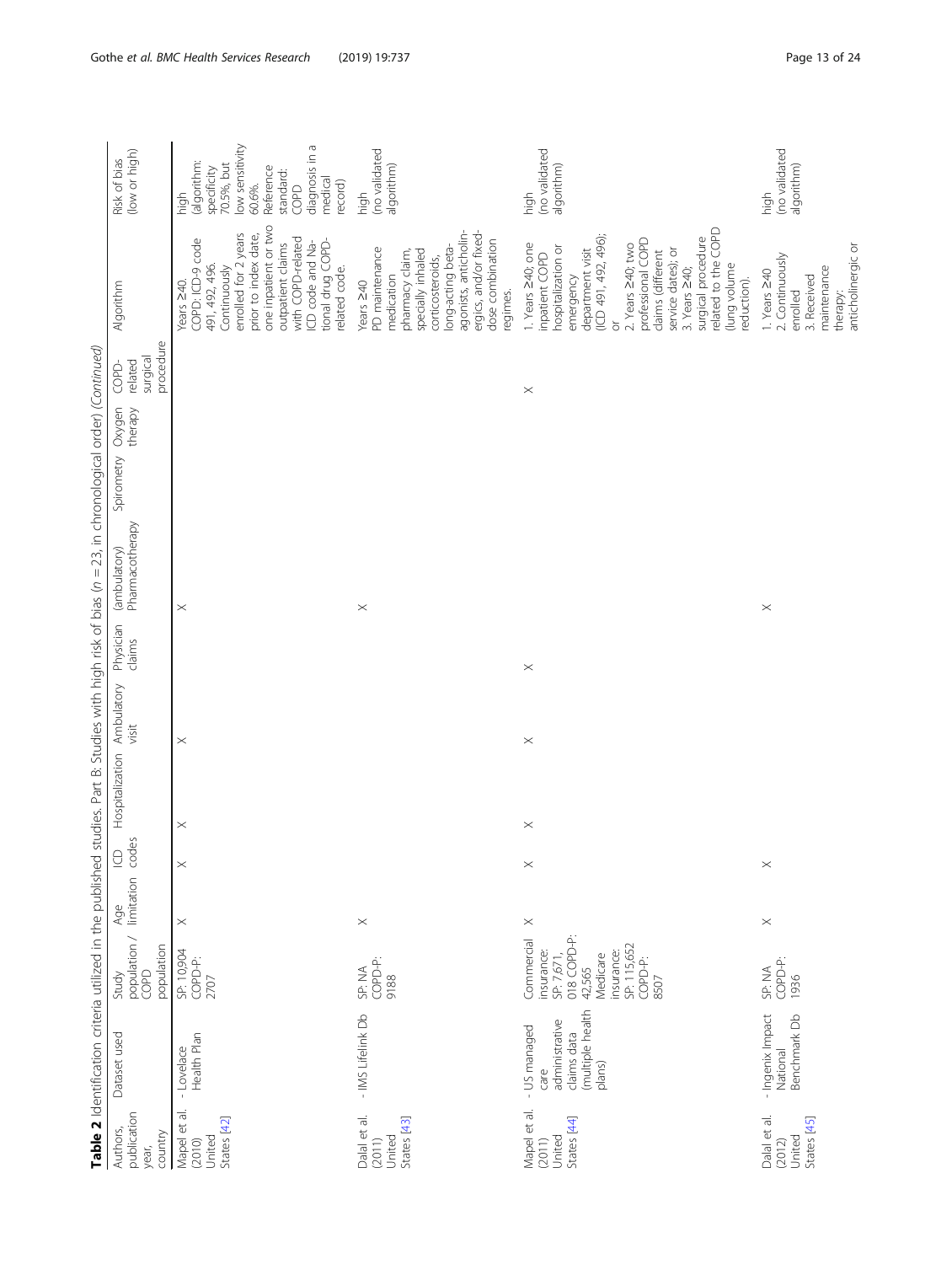|                                                                                              | (low or high)<br>Risk of bias                                        |                                                                                                                                        | (no validated<br>algorithm)<br>high                                                                                                                                                                                                                                                                                                                                                                                                                                                                                                                                                                                                                                          | (no validation<br>of algorithm)<br>high                      |
|----------------------------------------------------------------------------------------------|----------------------------------------------------------------------|----------------------------------------------------------------------------------------------------------------------------------------|------------------------------------------------------------------------------------------------------------------------------------------------------------------------------------------------------------------------------------------------------------------------------------------------------------------------------------------------------------------------------------------------------------------------------------------------------------------------------------------------------------------------------------------------------------------------------------------------------------------------------------------------------------------------------|--------------------------------------------------------------|
|                                                                                              | Algorithm                                                            | combination within<br>COPD IDC-9 code:<br>month after an<br>491, 492 and 496<br>index event<br>propionate<br>fluticasone<br>salmeterol | procedure related to<br>prescription for drug<br>one emergency de-<br>the COPD listed on<br>period was enough<br>partment visit (ICD-<br>Maintenance COPD<br>2. Two professional<br>LABA, SAAC, LAAC,<br>taking medication.<br>pharmacotherapy:<br>professional claim.<br>At least one filled<br>hospitalization or<br>theophylline and<br>during the study<br>(different service<br>1. One inpatient<br>patient as to be<br>9: 491, 492, 496)<br>to consider the<br>corticosteroids.<br>COPD-related<br>COPD claims<br>symptomatic<br>medications.<br>a facility or<br>Any of the<br>considered<br>Years 240.<br>3. Surgical<br>SABA was<br>following:<br>inhaled<br>dates) | performed with use<br>COPD patients was<br>Identification of |
|                                                                                              | procedure<br>surgical<br>related<br>COPD-                            |                                                                                                                                        | $\boldsymbol{\times}$                                                                                                                                                                                                                                                                                                                                                                                                                                                                                                                                                                                                                                                        |                                                              |
|                                                                                              | Oxygen<br>therapy                                                    |                                                                                                                                        |                                                                                                                                                                                                                                                                                                                                                                                                                                                                                                                                                                                                                                                                              |                                                              |
|                                                                                              | Spirometry                                                           |                                                                                                                                        |                                                                                                                                                                                                                                                                                                                                                                                                                                                                                                                                                                                                                                                                              |                                                              |
| studies. Part B: Studies with high risk of bias (n = 23, in chronological order) (Continued) | Pharmacotherapy<br>(ambulatory)                                      |                                                                                                                                        |                                                                                                                                                                                                                                                                                                                                                                                                                                                                                                                                                                                                                                                                              | $\times$                                                     |
|                                                                                              | Physician<br>claims                                                  |                                                                                                                                        | $\boldsymbol{\times}$                                                                                                                                                                                                                                                                                                                                                                                                                                                                                                                                                                                                                                                        |                                                              |
|                                                                                              | Hospitalization Ambulatory<br>visit                                  |                                                                                                                                        | $\times$                                                                                                                                                                                                                                                                                                                                                                                                                                                                                                                                                                                                                                                                     | $\times$                                                     |
|                                                                                              |                                                                      |                                                                                                                                        | $\times$                                                                                                                                                                                                                                                                                                                                                                                                                                                                                                                                                                                                                                                                     | $\times$                                                     |
|                                                                                              | $\Xi$                                                                |                                                                                                                                        | $\times$                                                                                                                                                                                                                                                                                                                                                                                                                                                                                                                                                                                                                                                                     | $\times$                                                     |
|                                                                                              |                                                                      |                                                                                                                                        | $\times$                                                                                                                                                                                                                                                                                                                                                                                                                                                                                                                                                                                                                                                                     |                                                              |
|                                                                                              | Study Age ICD<br>population / limitation codes<br>population<br>COPD |                                                                                                                                        | Commercial<br>COPD-P: 42,<br>SP: 115,652<br>insurance:<br>Medicare:<br>SP: 7.671,<br>COPD-P:<br>8507<br>$\frac{8}{2}$<br>565                                                                                                                                                                                                                                                                                                                                                                                                                                                                                                                                                 | COPD-P: NA<br>SP: 11,656                                     |
| Table 2 Identification criteria utilized in the published                                    | Dataset used                                                         |                                                                                                                                        | million covered<br>- PharMetrics Db<br>including 12,4<br>lives                                                                                                                                                                                                                                                                                                                                                                                                                                                                                                                                                                                                               | discharge<br>- Hospital<br>records                           |
|                                                                                              | publication<br>Authors,<br>country<br>year,                          |                                                                                                                                        | Make et al.<br>States [46]<br>United<br>(2012)                                                                                                                                                                                                                                                                                                                                                                                                                                                                                                                                                                                                                               | Gini et al.<br>Italy [47]<br>(2013)                          |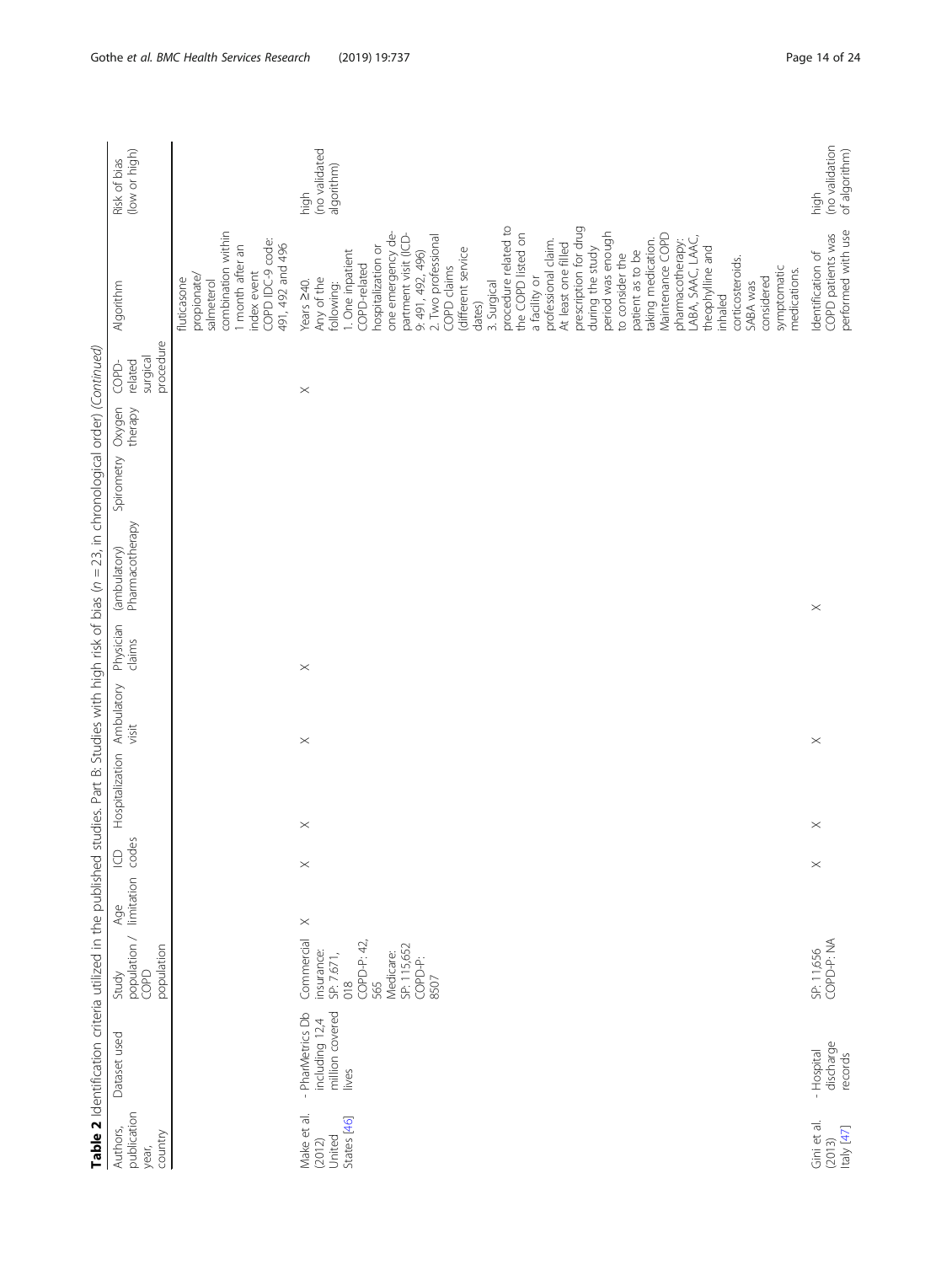|                                                    |                                                                                                                                                      |                                                                 |          |                   |                       |                       |                     | Table 2 Identification criteria utilized in the published studies. Part B: Studies with high risk of bias (n = 23, in chronological order) (Continued) |                                 |                                                  |                                                                                                                                                                                                                                                                                                                                                                                                                                                                                                                  |                                                                                                                                              |
|----------------------------------------------------|------------------------------------------------------------------------------------------------------------------------------------------------------|-----------------------------------------------------------------|----------|-------------------|-----------------------|-----------------------|---------------------|--------------------------------------------------------------------------------------------------------------------------------------------------------|---------------------------------|--------------------------------------------------|------------------------------------------------------------------------------------------------------------------------------------------------------------------------------------------------------------------------------------------------------------------------------------------------------------------------------------------------------------------------------------------------------------------------------------------------------------------------------------------------------------------|----------------------------------------------------------------------------------------------------------------------------------------------|
| publication<br>Authors,<br>country<br>year,        | Dataset used                                                                                                                                         | Study<br>population / limitation<br>population<br>COPD<br>Study |          | codes<br>$\Omega$ | Hospitalization       | Ambulatory<br>visit   | Physician<br>clains | Pharmacotherapy<br>(ambulatory)                                                                                                                        | Oxygen<br>therapy<br>Spirometry | procedure<br>surgical<br>related<br><b>COPD-</b> | Algorithm                                                                                                                                                                                                                                                                                                                                                                                                                                                                                                        | (low or high)<br>Risk of bias                                                                                                                |
|                                                    | - Disease-specific<br>payment to<br>health care<br>exemption<br>dispensing<br>Inhabitant<br>from co-<br>Registry<br>records<br>$-$ Drug<br>$\bar{1}$ |                                                                 |          |                   |                       |                       |                     |                                                                                                                                                        |                                 |                                                  | records (ATC code);<br>records (ICD codes:<br>490-492; 494, 496);<br>490-492, 494, 496).<br>Hospital discharge<br>drug dispensation<br>general physician<br>data (ICD code:<br>$\overline{\sigma}$                                                                                                                                                                                                                                                                                                               |                                                                                                                                              |
| et al. (2013)<br>States [48]<br>Macaulay<br>United | Health System<br>- Geisinger<br>$\widetilde{G}$ HS)                                                                                                  | COPD-P:<br>SP: NA<br>2028                                       |          | $\! \times$       | $\times$              | $\times$              | $\times$            | $\times$                                                                                                                                               | $\times$                        |                                                  | health record results<br>Results from at least<br>one spirometer test<br>Reference standard:<br>(using ICD-9 codes)<br>COPD ICD-9 codes:<br>from at least one<br>491, 492 or 496.<br>COPD diagnosis<br>spirometry test.<br>and electronic                                                                                                                                                                                                                                                                        | COPD severity<br>validation of<br>severe/very<br>Code: low<br>sensitivity,<br>specificity<br>category)<br>only for<br>severe<br>high<br>high |
| Yawn et al.<br>$(2013)$<br>United<br>States $[49]$ | MarketScan® Db:<br>Coordination of<br>1. Commercial<br>Supplemental<br>Encounters<br>Claims and<br>Benefits<br>2. <i>CMS</i><br>pue                  | SP: 1,669,<br>COPD-P:<br>135,445<br>546                         | $\times$ | $\times$          | $\boldsymbol{\times}$ | $\boldsymbol{\times}$ |                     | $\times$                                                                                                                                               |                                 |                                                  | year baseline period;<br>fore the COPD diag-<br>period of 1 year be-<br>history of ICS use or<br>department visits or<br>pneumonia in the 1<br>nosis and at least 2<br>at least two COPD-<br>related office visits<br>tinuous enrolment<br>of patients was re-<br>codes: 491, 492 or<br>vice dates. A con-<br>with different ser-<br>months after the<br>Excluded: with a<br>1. Admissions or<br>COPD diagnosis<br>quired for the<br>COPD: ICD - 9<br>asthma, cystic<br>emergency<br>Years 245.<br>date.<br>496. | (no validated<br>algorithm)<br>high                                                                                                          |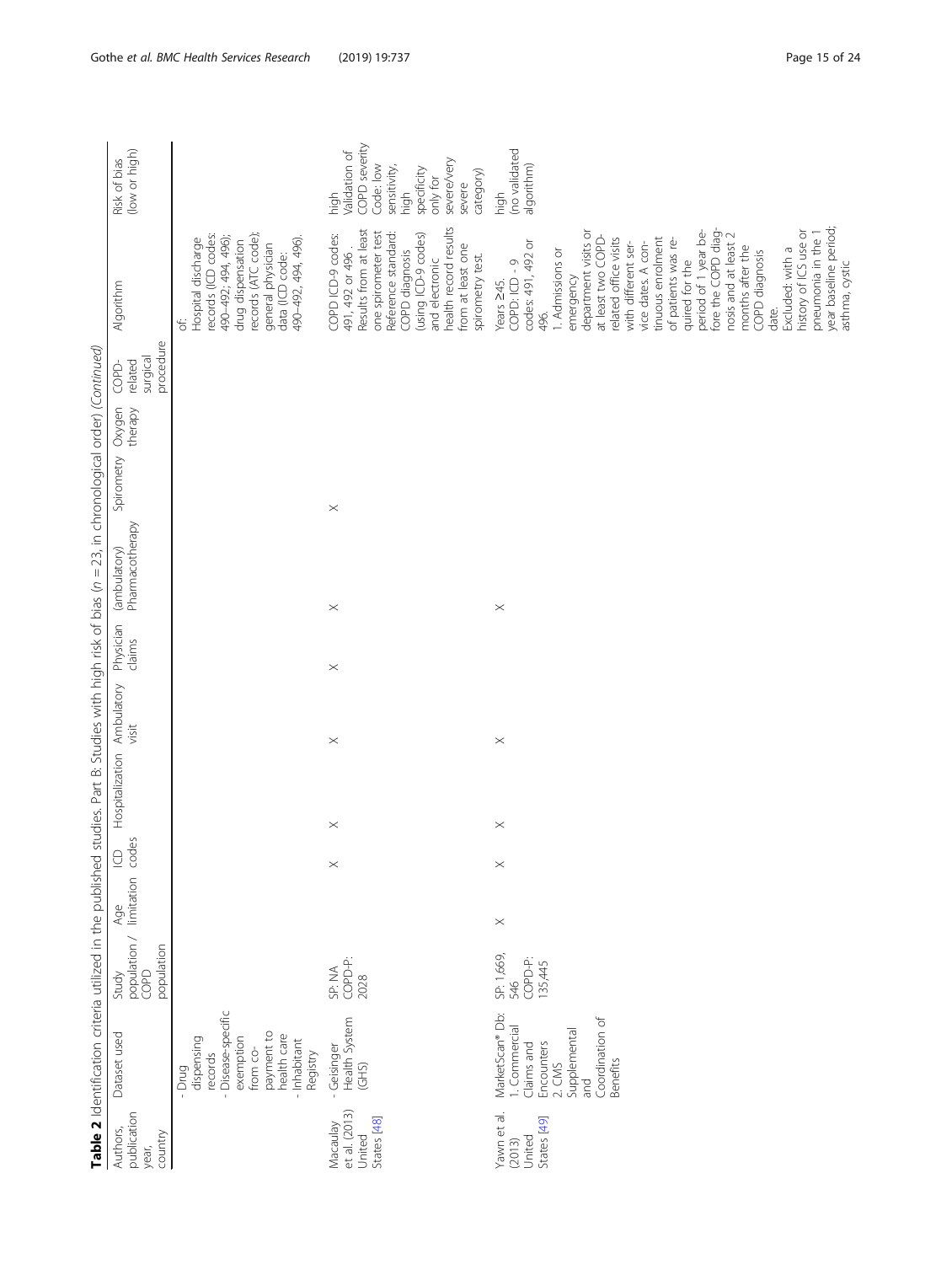|                                                |                                                                                                                                                                                                                                               |                                                        |                       |                 |                            |                       |                     | Table 2 Identification criteria utilized in the published studies. Part B: Studies with high risk of bias (n = 23, in chronological order) (Continued) |            |                   |                                           |                                                                                                                                                                                                                                                                                                                                      |                                                                                              |
|------------------------------------------------|-----------------------------------------------------------------------------------------------------------------------------------------------------------------------------------------------------------------------------------------------|--------------------------------------------------------|-----------------------|-----------------|----------------------------|-----------------------|---------------------|--------------------------------------------------------------------------------------------------------------------------------------------------------|------------|-------------------|-------------------------------------------|--------------------------------------------------------------------------------------------------------------------------------------------------------------------------------------------------------------------------------------------------------------------------------------------------------------------------------------|----------------------------------------------------------------------------------------------|
| publication<br>Authors,<br>country<br>year,    | Dataset used                                                                                                                                                                                                                                  | Study<br>population / limitation<br>population<br>COPD |                       | codes<br>$\cup$ | Hospitalization Ambulatory | visit                 | Physician<br>claims | (ambulatory)<br>Pharmacotherapy                                                                                                                        | Spirometry | Oxygen<br>therapy | procedure<br>surgical<br>related<br>COPD- | Algorithm                                                                                                                                                                                                                                                                                                                            | (low or high)<br>Risk of bias                                                                |
|                                                |                                                                                                                                                                                                                                               |                                                        |                       |                 |                            |                       |                     |                                                                                                                                                        |            |                   |                                           | fibrosis and lung<br>cancer.                                                                                                                                                                                                                                                                                                         |                                                                                              |
| Dore et al.<br>States [50]<br>United<br>(2014) | Information Db<br>(UnitedHealth<br>Normative<br>Health<br>Care)                                                                                                                                                                               | LABA Users<br>COPD-P:<br>225,079<br>SP: NA             | $\times$              | $\times$        |                            |                       |                     | $\times$                                                                                                                                               |            |                   |                                           | confirmation: 65 or<br>examination of the<br>Only: medications,<br>COPD: ICD-9491.2<br>- Claim for COPD<br>- Top 3 variables<br>anticholinergic<br>older, inhaled<br>predictive for<br>spirometer<br>procedure.<br>diagnoses,<br>radiologic<br>prescriber<br>drug and<br>Years $>$ 20.<br>492.8, 496.<br>specialty,<br>COPD<br>chest | $records - low$<br>(Validation of<br>sensitivity)<br>algorithm<br>medical<br>against<br>high |
| States [51]<br>United<br>Erdem<br>(2014)       | Conditions<br>Public Use Files<br>Medicare and<br>(Centers for<br>Medicaid<br>Services)<br>Chronic                                                                                                                                            | COPD-P: NA<br>SP: NA                                   |                       | $\times$        | $\boldsymbol{\times}$      | $\boldsymbol{\times}$ |                     |                                                                                                                                                        |            |                   |                                           | COPD: ICD-9 code,<br>CPT-4 code or the<br>HCPCS code.                                                                                                                                                                                                                                                                                | (no validated<br>algorithm)<br>high                                                          |
| et al. (2014)<br>Canada [52]<br>Vozoris        | Care Reporting<br>System Db<br>Ontario Health<br>- Ontario Mental<br>Insurance Plan<br>Abstract Db<br>Information<br>Ambulatory<br>Institute for<br>Discharge<br>claims Db<br>Reporting<br>Canadian<br>National<br>System<br>Health<br>Health | COPD-P:<br>177,355<br>SP: NA                           | $\boldsymbol{\times}$ | $\times$        | $\boldsymbol{\times}$      | $\times$              | $\times$            |                                                                                                                                                        |            |                   |                                           | years, or at least one<br>COPD<br>COPD: At least three<br>ambulatory claims<br>for COPD within 2<br>hospitalization<br>Years $> 66$ .                                                                                                                                                                                                | 95.4%, low<br>Algorithm:<br>specificity<br>sensitivity<br>57.5%<br>high                      |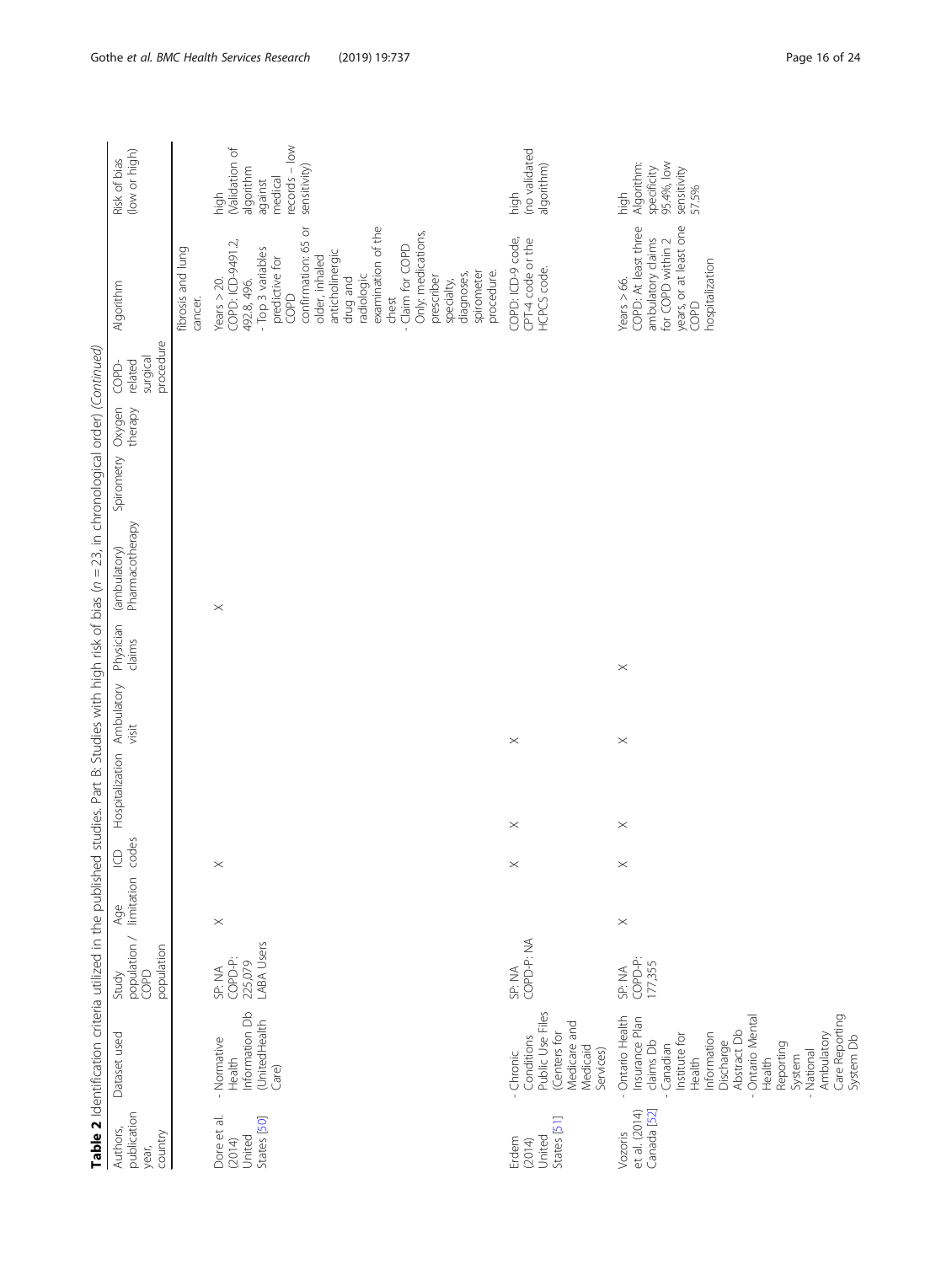| Table 2 Identification criteria utilized in the published<br>Dataset used     | Study | Age                   | $\Xi$           | Hospitalization Ambulatory |          | Physician | (ambulatory)    | Spirometry | Oxygen  | COPD                             | Algorithm                                                                                                                                                                                                                                                                                                                                                                                                                                                                                                                        | Risk of bias                                                                                                                                                                                            |
|-------------------------------------------------------------------------------|-------|-----------------------|-----------------|----------------------------|----------|-----------|-----------------|------------|---------|----------------------------------|----------------------------------------------------------------------------------------------------------------------------------------------------------------------------------------------------------------------------------------------------------------------------------------------------------------------------------------------------------------------------------------------------------------------------------------------------------------------------------------------------------------------------------|---------------------------------------------------------------------------------------------------------------------------------------------------------------------------------------------------------|
| population /<br>population<br>COPD                                            |       | limitation            | des<br>$\infty$ |                            | visit    | claims    | Pharmacotherapy |            | therapy | procedure<br>surgical<br>related |                                                                                                                                                                                                                                                                                                                                                                                                                                                                                                                                  | (low or high)                                                                                                                                                                                           |
|                                                                               |       |                       |                 |                            |          |           |                 |            |         |                                  |                                                                                                                                                                                                                                                                                                                                                                                                                                                                                                                                  |                                                                                                                                                                                                         |
| COPD-P: 20,<br>SP: 26,927<br>945                                              |       | $\boldsymbol{\times}$ | $\times$        | $\times$                   | $\times$ | $\times$  |                 |            |         |                                  | same period of time<br>following algorithm<br>$(ICD-9491, 492, 496)$<br>professional claims<br>primary discharge<br>et al. 2012, Mapel<br>2. Alternatively, a<br>hospitalization or<br>algorithms (Stein<br>(different service<br>defined by using<br>COPD diagnoses<br>department visit<br>1. Mapel: one or<br>COPD diagnosis<br>throughout the<br>four defined by<br>two previously<br>or at least two<br>$(ICD-9491.21)$<br>Years $40-79$ .<br>more COPD<br>et al. 2011).<br>emergency<br>Stein et al.<br>published<br>dates) | value of 80%<br>for identified<br>Validity: low<br>diagnosis in<br>predictive<br>Reference<br>sensitivity<br>standard:<br>reviewed<br>62% and<br>positive<br>medical<br>record<br>COPD.<br>COPD<br>high |
| Community<br>Long-term<br>dwelling:<br>resident:<br>107,109<br>16,207<br>care |       | $\times$              | $\times$        | $\times$                   | $\times$ | $\times$  |                 |            |         |                                  | three or more COPD<br>years or at least one<br>within a period of 2<br>ambulatory claims<br>(specificity 95.4%,<br>sensitivity 57.5%)<br>1. Three or more<br>COPD diagnosis<br>algorithm used<br>hospitalization<br>Years 266.<br>COPD                                                                                                                                                                                                                                                                                           | 95.4% [95% C]<br>low sensitivity<br>57.5% [95% C]<br>92.6-97.4%];<br>47.9-66.8%])<br>Algorithm:<br>specificity<br>high                                                                                  |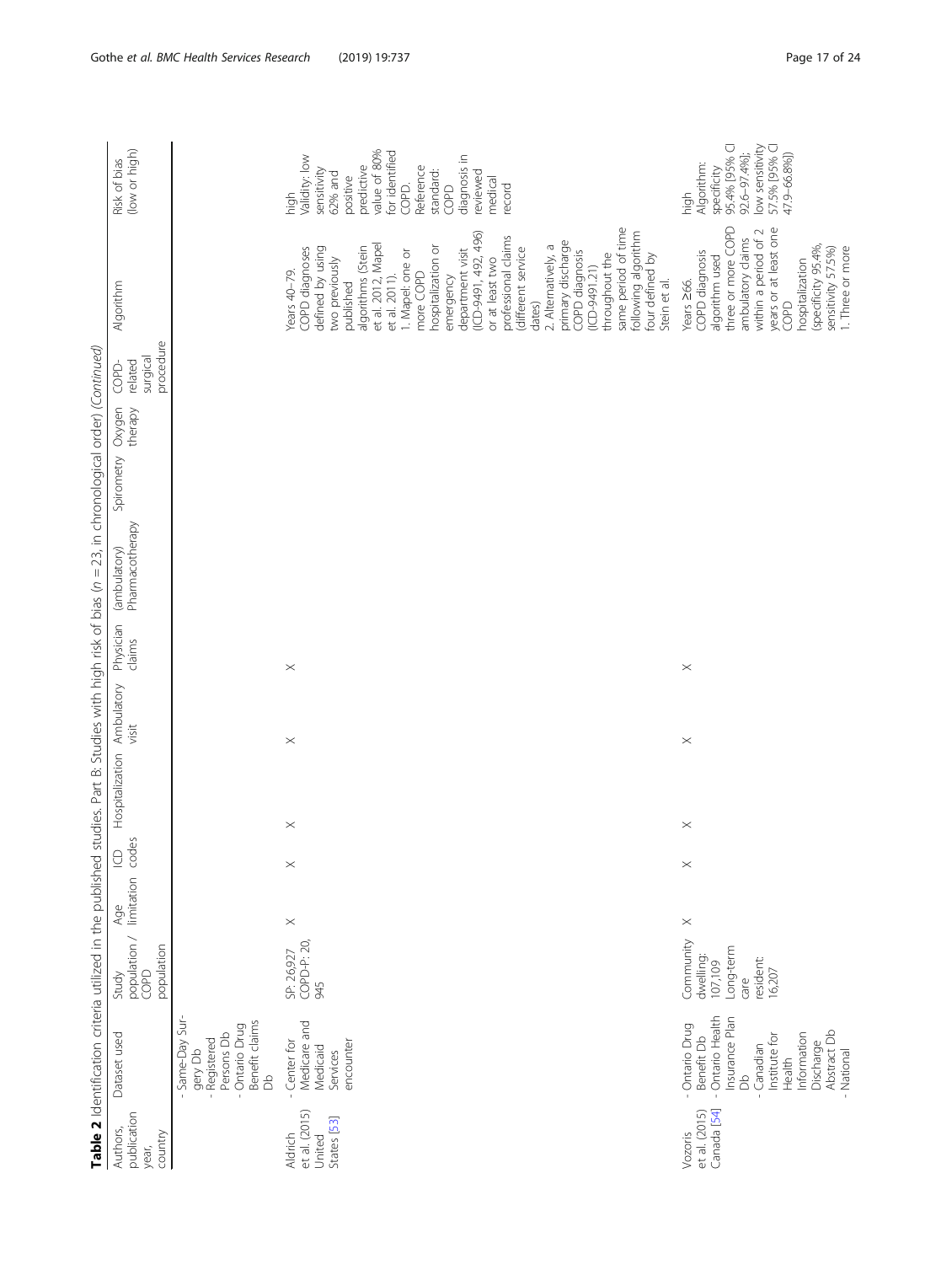|                                                 | Table 2 Identification criteria utilized in the published                                                                                                                                                                                                                                  |                                             |                         |          |                 |                     |                     | studies. Part B: Studies with high risk of bias (n = 23, in chronological order) (Continued) |                                 |                                          |                                                                                                                                                                                                                                                                                                                                                                                               |                                                                                         |
|-------------------------------------------------|--------------------------------------------------------------------------------------------------------------------------------------------------------------------------------------------------------------------------------------------------------------------------------------------|---------------------------------------------|-------------------------|----------|-----------------|---------------------|---------------------|----------------------------------------------------------------------------------------------|---------------------------------|------------------------------------------|-----------------------------------------------------------------------------------------------------------------------------------------------------------------------------------------------------------------------------------------------------------------------------------------------------------------------------------------------------------------------------------------------|-----------------------------------------------------------------------------------------|
| publication<br>Authors,<br>country<br>year,     | Dataset used                                                                                                                                                                                                                                                                               | population /<br>population<br>COPD<br>Study | limitation codes<br>Age | $\cup$   | Hospitalization | Ambulatory<br>visit | Physician<br>claims | Pharmacotherapy<br>(ambulatory)                                                              | Oxygen<br>therapy<br>Spirometry | procedure<br>surgical<br>related<br>COPD | Algorithm                                                                                                                                                                                                                                                                                                                                                                                     | (low or high)<br>Risk of bias                                                           |
|                                                 | diagnosed con-<br>Care Reporting<br>with physician-<br>Ontario Mental<br>Ontario Cancer<br>Same-Day Sur-<br>Ontario adults<br>gestive heart<br>- Database of<br>Ambulatory<br>System Db<br>Persons Db<br>Registered<br>Reporting<br>Registry<br>gery Db<br>System<br>Health<br>failure     |                                             |                         |          |                 |                     |                     |                                                                                              |                                 |                                          | hospitalizations for<br>ambulatory claims<br>for COPD within 2<br>2. One or more<br>year period or<br>3. Medication<br>records.<br>COPD                                                                                                                                                                                                                                                       |                                                                                         |
| et al. (2016)<br>France [55]<br>Laforest        | random sample<br>National Claims<br>- the Permanent<br>(EGB): a 1/97th<br>(SNIIRAM) with<br>and secondary<br>of the French<br>(hospital) care<br>beneficiaries<br>(ambulatory)<br>Beneficiaries<br>Sample of<br>Insurance<br>individual<br>between<br>primary<br>Health<br>linkage<br>Data | SP: 4237<br>COPD-P:<br>4237                 | $\boldsymbol{\times}$   | $\times$ | $\times$        |                     |                     | $\boldsymbol{\times}$                                                                        |                                 |                                          | 2. Long-term disease<br>as primary diagnosis<br>hospitalization (ICD-<br>J96.0 was accepted<br>J44 and J96.1 The<br>drugs (LABA, SABA,<br>(ICD-10 codes J41,<br>J42, J44 and J96.1)<br>10 codes J41, J42,<br>SAMA/SABA fixed<br>only if J43 or J44<br>3. Bronchodilator<br>I. COPD related<br>status for COPD<br>xanthines, and<br>combinations.<br>were present)<br>LAMA, SAMA,<br>years 245 | (no validation<br>of algorithm<br>reference<br>standard)<br>against<br>clinical<br>high |
| States [56]<br>Price et al.<br>United<br>(2016) | - include medical<br>claims (primary<br>and secondary<br>claims database:<br>Clinformatics <sup>™</sup><br>retrospective<br>Data Mart<br>care),                                                                                                                                            | SP: 93,980<br>COPD-P:<br>6687               | $\times$                | $\times$ |                 |                     | $\times$            | $\times$                                                                                     |                                 |                                          | bronchoconstriction<br>2. Exercise induced<br>recorded at any<br>I. Diagnosis of<br>3. At least one<br>COPD and/or<br>years 4-64<br>time and                                                                                                                                                                                                                                                  | (no validation<br>of algorithm<br>reference<br>standard)<br>against<br>clinical<br>high |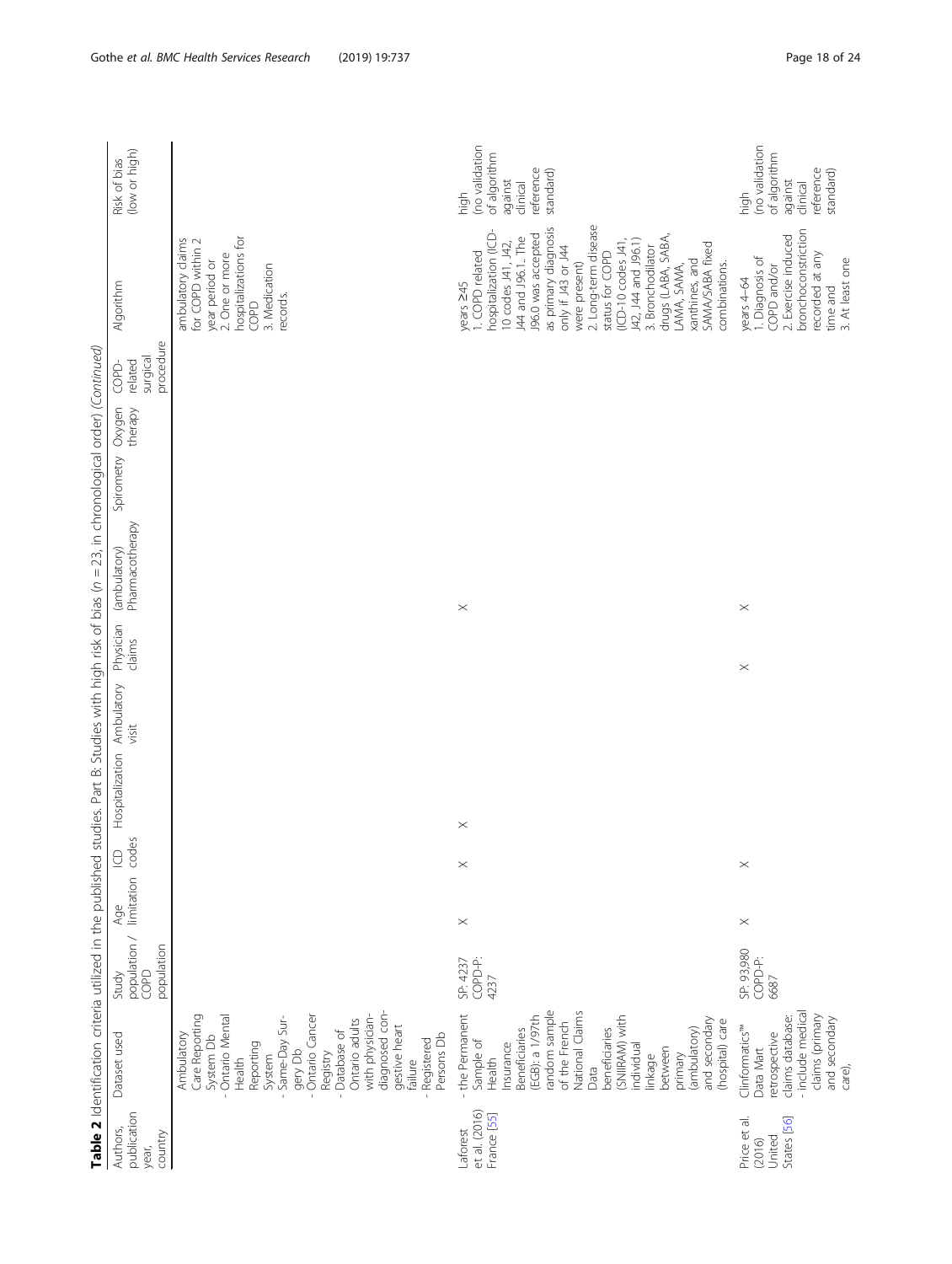|                                                  |                                                                                                                                                                                                                                                                                                                            |                                                                                  |          |                 |                            |       |                     | Table 2 Identification criteria utilized in the published studies. Part B: Studies with high risk of bias (n = 23, in chronological order) (Continued) |            |                   |                                           |                                                                                                                                                                                                                                                                                   |                                                                                                                                                                                                                      |
|--------------------------------------------------|----------------------------------------------------------------------------------------------------------------------------------------------------------------------------------------------------------------------------------------------------------------------------------------------------------------------------|----------------------------------------------------------------------------------|----------|-----------------|----------------------------|-------|---------------------|--------------------------------------------------------------------------------------------------------------------------------------------------------|------------|-------------------|-------------------------------------------|-----------------------------------------------------------------------------------------------------------------------------------------------------------------------------------------------------------------------------------------------------------------------------------|----------------------------------------------------------------------------------------------------------------------------------------------------------------------------------------------------------------------|
| publication<br>Authors,<br>country<br>year,      | Dataset used                                                                                                                                                                                                                                                                                                               | $\frac{Age}{\text{population}}$<br>population / limitation<br>COPD<br>population |          | codes<br>$\cup$ | Hospitalization Ambulatory | visit | Physician<br>claims | Pharmacotherapy<br>(ambulatory)                                                                                                                        | Spirometry | Oxygen<br>therapy | procedure<br>surgical<br>related<br>COPD- | Algorithm                                                                                                                                                                                                                                                                         | (low or high)<br>Risk of bias                                                                                                                                                                                        |
|                                                  | - laboratory test<br>claims and<br>pharmacy<br>results                                                                                                                                                                                                                                                                     |                                                                                  |          |                 |                            |       |                     |                                                                                                                                                        |            |                   |                                           | prescription for<br>albuterol                                                                                                                                                                                                                                                     |                                                                                                                                                                                                                      |
| Canada [57]<br>et al. (2017)<br>Raymakers        | health authority<br>neighborhood<br>Columbia Vital<br>administered<br>income data<br>The regional<br>prescription<br>and census<br>PharmaNet<br>billing data<br>provincially<br>Discharge<br>Physician<br>insurance<br>Database<br>from the<br>program<br>universal<br>Statistics<br>Abstract<br>Deaths<br>British<br>data | SP: 39,678<br>COPD-P: 41,<br>602                                                 | $\times$ |                 |                            |       |                     | $\times$                                                                                                                                               |            |                   |                                           | of receipt of the first<br>Index date: the date<br>$\sigma$<br>(anticholinergic or<br>short-acting beta<br>I. Three or more<br>agonist) in a 12-<br>month period<br>prescriptions<br>prescription<br>$years \ge 50$                                                               | (no validation<br>of algorithm<br>reference<br>standard)<br>against<br>clinical<br>high                                                                                                                              |
| Turner et al.<br>States [58]<br>United<br>(2018) | Medical records<br>HealthCore<br>Integrated<br>Database<br>Research<br>$\overline{1}$                                                                                                                                                                                                                                      | COPD-P: 17,<br>SP: 2,219,<br>034<br>156                                          | $\times$ | $\times$        |                            |       | $\times$            | $\times$                                                                                                                                               | $\times$   |                   |                                           | prescription fills) and<br>2. 22 COPD-related<br>for spirometry tests<br>CM codes 491, 492,<br>Terminology codes<br>(COPD medication<br>Product Identifier<br>diagnoses (ICD-9<br>3. 23 Generic<br>4. 22 Current<br>$.22$ COPD<br>procedures,<br>Procedural<br>years 240<br>496), | record review:<br>identification<br>by persistent<br>baseline; but<br>missing data<br>confirmation<br>constrained<br>FEV1/FVC <<br>obstruction<br>symptom<br>medical<br>airflow<br>$0.70$ at<br>COPD<br>COPD<br>high |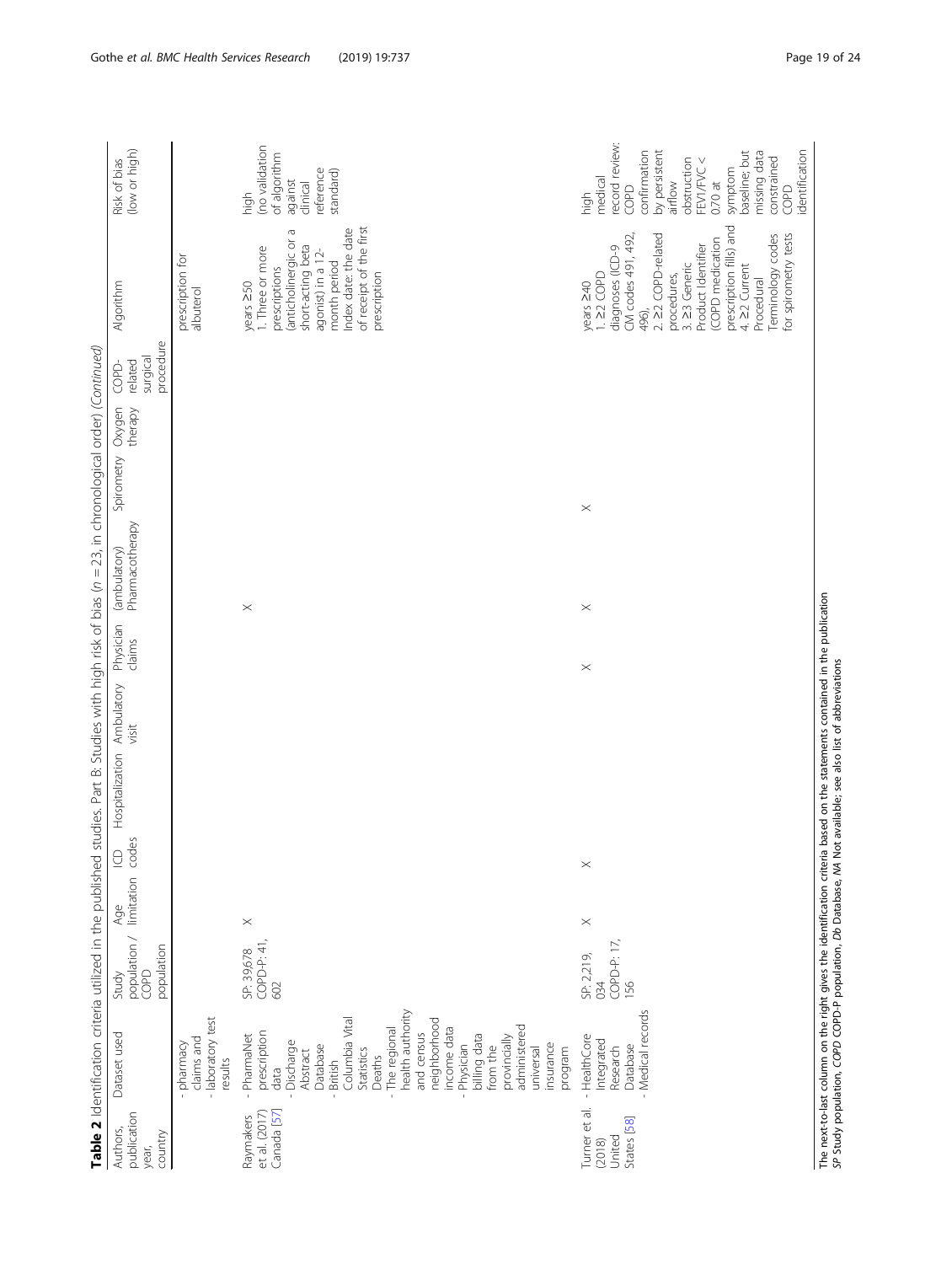<span id="page-19-0"></span>

code 491.21 as discharge diagnosis. Any mentioned COPD diagnosis was explored in order to evaluate the validity of the COPD labelling based on a reference standard of COPD diagnosis in medical records. The sensitivity was 62% and the positive predictive value was 80% for CMS-identified COPD [[53](#page-23-0)].

Crighton et al. (2015) [\[30\]](#page-23-0) analyzed the epidemiology of COPD and associated health service use in Canada [[30\]](#page-23-0). Four databases were used: (1) The Registered Persons Database, (2) The Canadian Institute of Health Information Discharge Abstract Database, (3) The Ontario Health Insurance Plan Physician Claims database, and (4) the National Ambulatory Care Reporting System databases. Patients included were ≥ 35 years. COPD was identified by: (1) one or more hospitalization related to COPD, and/or (2) one ambulatory claim with ICD-9 code 491, 492, 496 or ICD-10 code J41, J42, J43, J44. This case definition had a 85.0% sensitivity and 78.4% specificity when using physicians' clinical evaluation as reference standard [[30](#page-23-0)].

Laforest et al. (2016) [\[55](#page-23-0)] investigated the frequency and effect of specific comorbidities on all-cause mortality in COPD patients. The Permanent Sample of Health Insurance Beneficiaries, a random sample of the French National Claims Data beneficiaries (SNIIRAM) with linkage between ambulatory and hospital care, was used to select the cohort. COPD patients were identified as  $(1) \geq 45$ years of age, with (2) a COPD-related hospitalization (ICD-10 codes J41, J42, J44 and J96.1, while the J96.0 code was accepted only in the presence of J43 or J44), (3) presence of a long-term disease status for COPD (patient suffering from severe chronic conditions), and (4) bronchodilator drugs [[55\]](#page-23-0).

Price et al. (2016) [[56\]](#page-23-0) examined the comparative effectiveness of albuterol inhalers with and without integrated dose counter for patients with asthma or COPD using US claims data (Clinformatics TM Data Mart database). This database contains medical claims on both primary and secondary health care, laboratory test results, and pharmacy claims. Patients from four up to 64 years of age, having at least one consultation, ED visit, prescription for albuterol, or inpatient admission with COPD diagnosis, were included [[56\]](#page-23-0).

Romanelli et al. (2016) [\[32\]](#page-23-0) estimated the prevalence of COPD using administrative databases. The authors used the city's hospital discharge register and the causespecific mortality register as data sources; clinical characteristics were obtained from hospital or outpatient medical records. COPD patients were identified as 40 years or older, with a primary or secondary COPD diagnosis at hospital discharge (ICD-9: 490, 491, 492, 494, 496), or with a COPD diagnosis in hospital or outpatient medical record, or with a FEV1/FVC less than 0.70, or finally COPD as a cause of death. The positive predictive value for COPD in the hospital discharge register was 80.2%, for clinical diagnoses in inpatient medical charts 82.4%, outpatient 81.8, and 90.9% in the causespecific mortality register. Spirometry had a positive predictive value for COPD of 88% [\[32\]](#page-23-0).

Lee et al. (2017) [[34\]](#page-23-0) performed a study to determine if the COPD patients could be accurately identified using the data available in Electronic Medical Record. Authors used data from the Electronic Medical Record Administrative data Linked Database (EMRALD®) in Ontario. Several COPD algorithms were investigated, as well as their predictive values. An algorithm using the documentation in the cumulative patient profile had a PPV of 95%, and detected 56% of COPD patients. When COPD billing codes (491, 492 or 496) and medication prescriptions (tiotropium, ipratropium, salbutamol or combinations) were included in the algorithm, PPV was 98% with a 52% sensitivity. Algorithms using a combination of more elements from Electronic Medical Record led to a higher sensitivity than when used separately, and a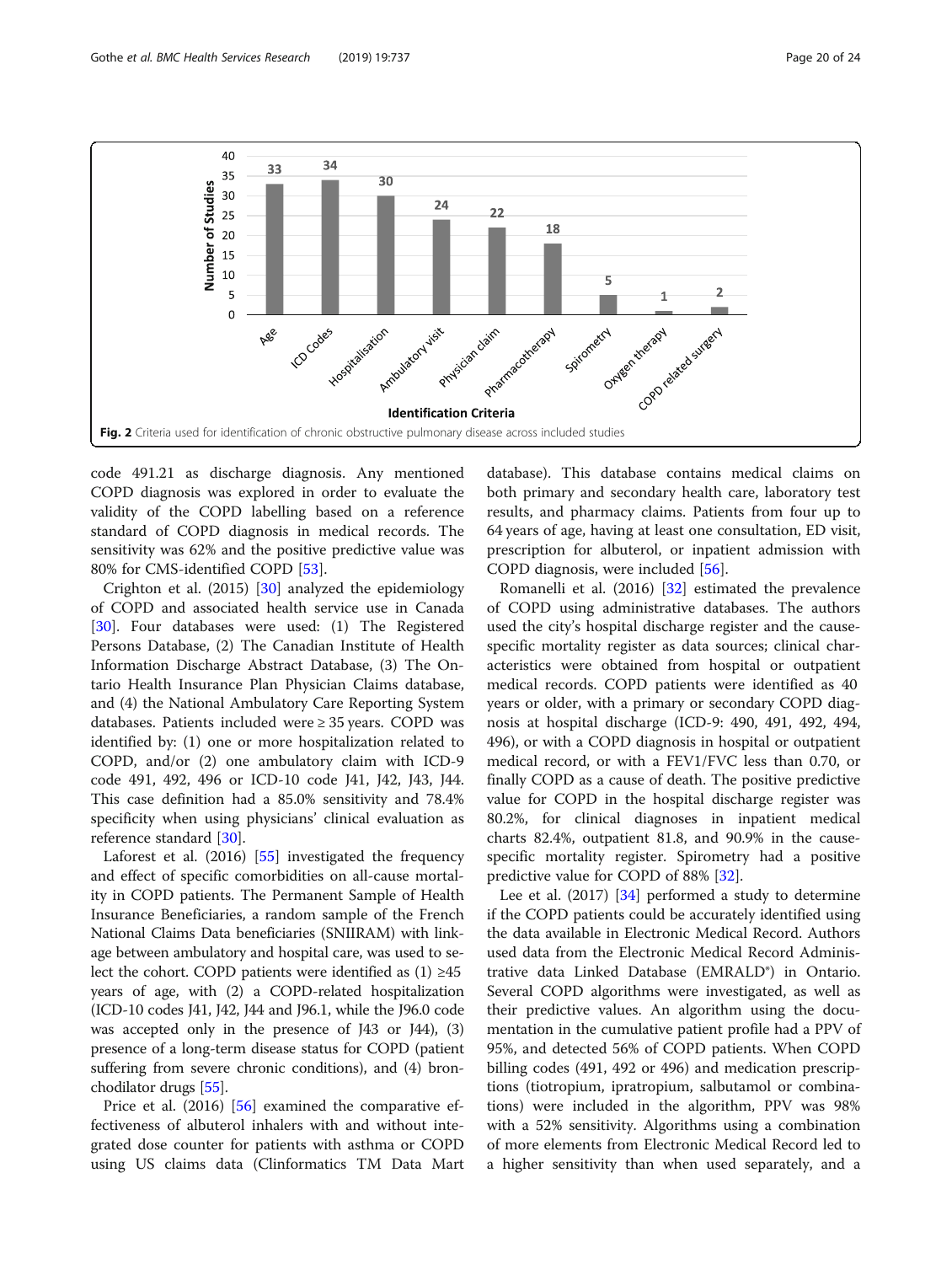higher PPV, specificity and NPV. The final algorithm resulted in the 77% sensitivity and 96% PPV, and included COPD documentation in the cumulative patient profile, drug prescriptions and COPD billing codes [\[34](#page-23-0)].

McGuire et al. (2017) [[35\]](#page-23-0) evaluated the risk of incident COPD in rheumatoid arthritis using administrative health data from the Ministry of Health of British Columbia administrative databases on provincially funded health services. This set of data included all physician visits, investigations, and procedures from the Medical Service Plan, as well as hospital data. Furthermore, information on medications use is collected using PharmaNet data, and using vital statistics data on deaths and causes of death. The COPD population was identified based on ICD codes (Revision 9: 491, 492, 493.2, 496 and revision 10: J43 or J44) in hospital and/or outpatient physician visit data (including billing code for COPD) [[35\]](#page-23-0).

Westney et al. (2017) [\[36](#page-23-0)] investigated the status of comorbidities among Medicaid patients with COPD. The study cohort is obtained from Medicaid Analytic eXtract (MAX) file, originating from Centers for Medicare and Medicaid Services. COPD patients were identified as 18 to 64 years of age, with ICD-9 codes (491.0, 491.1, 491.2, 491.8, 492.xx, 493.2, 494.xx, 496.xx) and one or more inpatient billing claims from the inpatient file or at least two outpatient billing claims [[36\]](#page-23-0).

Turner et al. (2018) [\[58](#page-23-0)] analyzed the prevalence, features and subtypes of asthma, COPD and asthma COPD overlap. The authors used (1) the HealthCore Integrated Research Database, a health insurance repository of administrative claims data, and (2) patients medical records. Patients were included if they were 40 years of age or older, having two or more COPD diagnoses (ICD-9 codes 491, 492, 496), two or more COPD-related procedures, three or more Generic Product Identifier (COPD medication prescription fills) and two or more Current Procedural Terminology codes for spirometry. Through patients' medical record review COPD was confirmed by persistent airflow obstruction FEV1/FVC < 0.70 at baseline [[58\]](#page-23-0).

# **Discussion**

This systematic assessment of studies using routine data for the identification of COPD patients includes 38 studies published from January 2000 until October 2018. Until 2010, nine studies were published (on average, a little more than one study per year), while in the next 8 years, an additional 29 studies were published, three times more than the period before 2010. This indicates that use of routine data in COPD patient's identification is rising. On the other hand, there is a clear discrepancy in where the studies are reporting from: 34 studies present the situation in North America, while only four report on COPD identification practices in Europe (one from United Kingdom and two from Italy and one from France). There were no identified studies in other regions. It is rather unlikely that the identification of COPD implies problems to North America and European countries only. Therefore, there seems to be a compelling need for further research in order to understand how other countries cope with this challenge.

In this review, ICD-9 or ICD-10 coding was the most frequently used instrument to identify COPD patients, adopted in 90% of studies. Hospitalization and age data were provided for the target population in the majority of the studies, followed by ambulatory data, physician claims, and drug prescription data. It was not surprising that only five studies used spirometry findings and only one study used data regarding home oxygen use, as this information is usually not contained in claims databases. Combinations of these identification criteria were used in order to identify COPD patients in routine data (as shown in Tables [1](#page-4-0) and [2\)](#page-10-0).

Four studies used other methods than ICD coding: Gershon et al. (2009) and Gershon et al. (2013) used age limitation (older than 35) as an indicator, in addition to one or more claims for hospitalization or ambulatory care for COPD. Dalal et al. (2011) and Raymakers et al. (2017) used age restriction (patients older than 40 years, and 50 years respectively) and pharmacotherapy claims. Offering alternative identification approaches, these studies are of paramount interest for our research.

It is noteworthy that the algorithm described and previously validated by Gershon et al. (2009) has been used in 13 out of 38 studies. Gershon, in six of her studies, uses an algorithm defined by ≥35 years, one COPD hospitalization and/or one ambulatory claim (sensitivity 85% and specificity 78.4%) [[23,](#page-22-0) [25](#page-22-0), [27](#page-22-0)–[29,](#page-23-0) [33](#page-23-0)]. Austin et al. (2012), Crighton et al. (2015), Westney et al. (2017), Doucet et al. (2016) and McGuire et al. (2017) uses the same algorithm, while Vozoris et al. (2014) and Vozoris et al. (2015) takes in both publications (different population) into account Gershon's highly specific COPD definition (sensitivity of 57,5% and specificity of 95,4%) which includes three or more ambulatory claims in a 2 year period, and one or more hospitalizations for COPD [[26,](#page-22-0) [30,](#page-23-0) [31](#page-23-0), [52](#page-23-0), [54](#page-23-0)].

The premise of our study is that identification algorithms identified through these studies would be useful for countries with limited evidence from routine/administrative data, in general and in particular for countries where ambulatory ICD codes are not available. Austria is a notable example of this situation, struggling to achieve the best possible information with alternative approaches.

An Austrian attempt to derive ICD codes from routine data was performed in the project "ATC to ICD: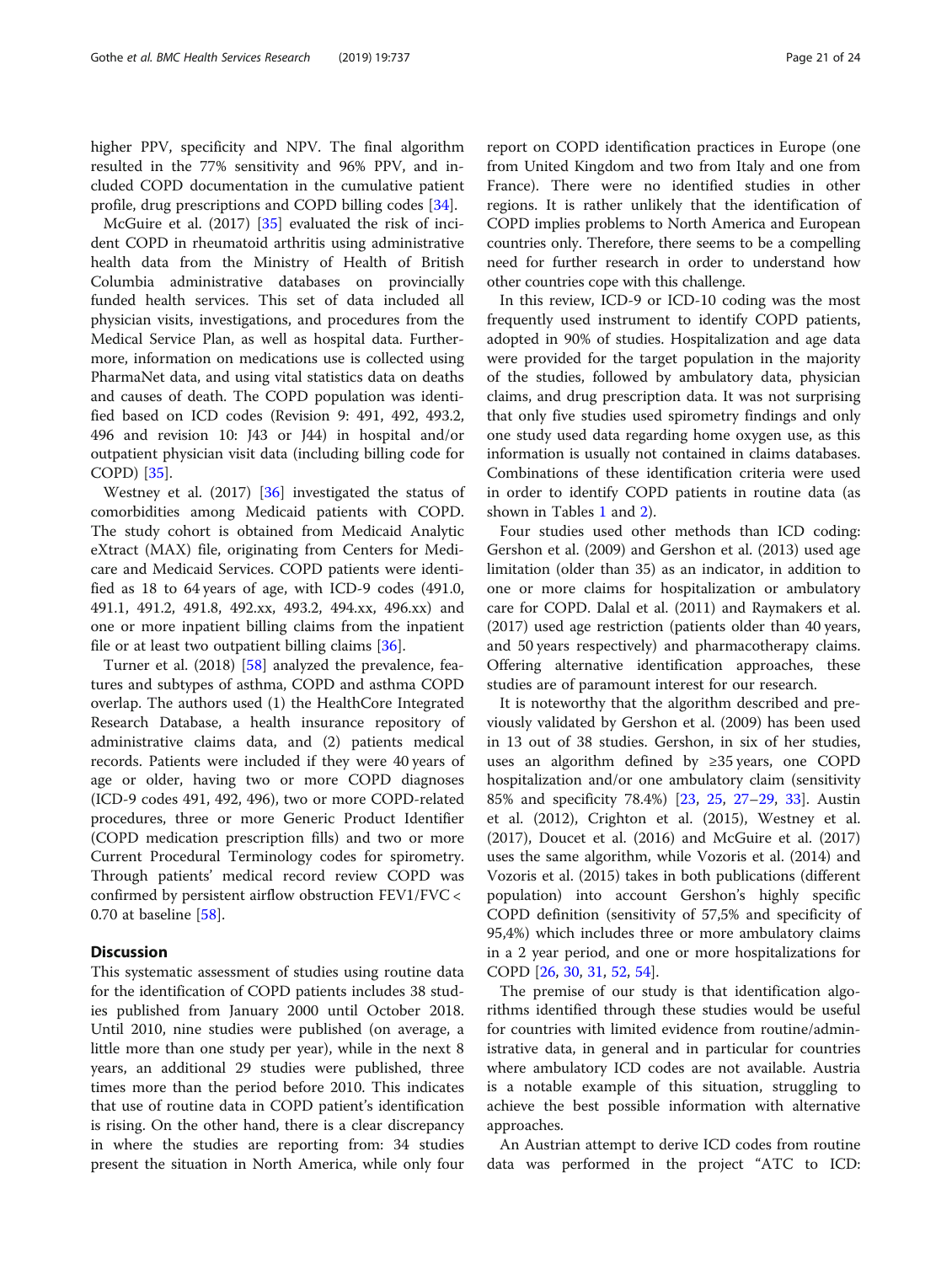Determination of the reliability for predicting the ICD code from the ATC code", published by Weisser et al. [[59\]](#page-23-0), who tried to deduce the ICD code using ATC code (Anatomical, Therapeutic, Chemical Classification System, which is used for pharmaceutical products) from routine outpatient data, an area of the Austrian health care system where ICD codes are missing. In this project the authors showed what would be the most feasible way to assign ICD codes to an ATC code, with use of data available in the Main Association of Austrian Social Insurance Institutions. Additional information used for the analysis was available in this database: sex, year of birth, medication dose, prescription date and medication issue date.

Summarizing our findings, the most elaborate approach to identify COPD patients using routinely available records uses pharmacotherapy data (LABA, SAAC, LAAC, theophylline and inhaled corticosteroids). Particularly for the outpatient sector, in the fields of administrative/social insurance data, pharmacotherapy data is the most reliable and certainly the richest source of information available, if the ICD code is unavailable.

#### Limitations

Our review has several limitations. Publication bias may occur because the studies focusing on this specific identification problem may be of interest only in a very limited context (e.g., national interest, health insurance). Our literature search was restricted to Medline via PubMed and Google Scholar. Additionally, a hand search of included studies, only in the English and German languages, was conducted. In the identified published papers, the basic data was frequently not available to review.

The general dilemma of the kind of studies we reviewed is that identification algorithms often lack a gold standard. While Cooke et al. (2011) [[24](#page-22-0)] use spirometry as a gold standard, Romanelli et al. (2016) [\[32\]](#page-23-0) report spirometry to have a PPV for COPD of (only) 88%. Other authors rely on expert opinion, but there is no common knowledge regarding the estimation of inter-observer variability. Due to the lack of a specific risk of bias tool, we used the method of algorithm validation and the resulting sensitivity within our studies to judge the risk of bias. Although the choice of any threshold should be explicitly informed by a rational decision criterion or an explicit false positive/ false negative trade-off, this was missing in most of the studies. However, for the comparability within our review, it was positive that most studies, which applied a validated algorithm, had thresholds leading to a sensitivity of around 80%.

Regarding the generalizability of evidence, the majority of studies are reporting on patients from the USA or Canada. Due to possible diverse identification approaches worldwide, different health systems or datasets, the algorithms reported by some authors in this review might not be applicable to other regions. Based on the fact that different datasets were used, also the identification criteria were diverse between the studies. This could induce the imperative to create many diverse algorithms and, at the same time, makes it difficult to form one unique algorithm that could be applicable to any health care system.

# Conclusion

A variety of different criteria have been used to identify COPD. In general, it can be concluded that the more criteria are combined, the more accurate is the detection of COPD patients in terms of sensitivity and specificity. Drug data is by far the most comprehensive source of information if used alone. The most promising criteria set in data environments where ambulatory diagnosis codes are lacking is the inclusion of other illness-related data with special attention to pharmacotherapy data, and to ATC code if available. In order to obtain more substantial insights on reliable detection of COPD patients from routine datasets, further research should focus on the application of internal and/or external validation approaches.

#### Abbreviations

AC: Anticholinergic; ATC: Anatomical, Therapeutic, Chemical Classification System; CMS: Centers for Medicare and Medicaid Services; COPD: Chronic obstructive pulmonary disease; CPT-4: Current Procedural Terminology; Db: Database; DM: Diabetes mellitus; ED: Emergency department; EHR: Electronic health record; EXE: Disease specific exemptions database; FEV1: Forced expiratory volume in 1 second; FEV1/FVC: The proportion of the forced vital capacity exhaled in the first second; FSC: Fluticasone propionate/ salmeterol combination; FVC: Forced vital capacity; GHP: Geisinger Health Plan; HCPCS code: Healthcare Common Procedure Coding System; HSV: Hauptverband der österreichischen Sozialversicherungsträger (Main Association of Austrian Social Insurance Institutions); ICD: International Classification of Diseases; ICD-10: International Classification of Diseases X Revision; ICD-9: International Classification of Diseases IX Revision; ICS: Inhaled corticosteroids; LAAC: Long-acting anticholinergic bronchodilators; LABA: Long-acting beta2-agonist bronchodilators; LAMA: Long acting muscarinic antagonists; MDI: Metered dose inhalers; MOXXI: The Medical Office of the 21st century; NA: Not available; NPV: negative predictive value; PPV: positive predictive value; PUFs: Public Use Files; RAMQ: Quebec health insurance agency; SAAC: Short-acting anticholinergic bronchodilators; SABA: Short acting beta agonist; SAMA: Short acting muscarinic antagonists; SP: Study population

#### Acknowledgements

We thank Dr. Silke Siebert (UMIT) and Dr. Lyndon James (Harvard University) for proofreading and language editing.

#### Authors' contributions

HG, SR and US made substantial contributions to conception and design, acquisition of data, analysis and interpretation of data; HG, SR, DV, SG, TS, BJ, DB, NP, GE and US were involved in drafting the manuscript and revising it critically for important intellectual content. HG, SR, SG, DV, TS, BJ, DB, NP, GE and US agreed to be accountable for all aspects of the work in ensuring that questions related to the accuracy or integrity of any part of the work are appropriately investigated and resolved. HG, SR, DV, SG, TS, BJ, DB, NP, GE and US read and approved the final manuscript.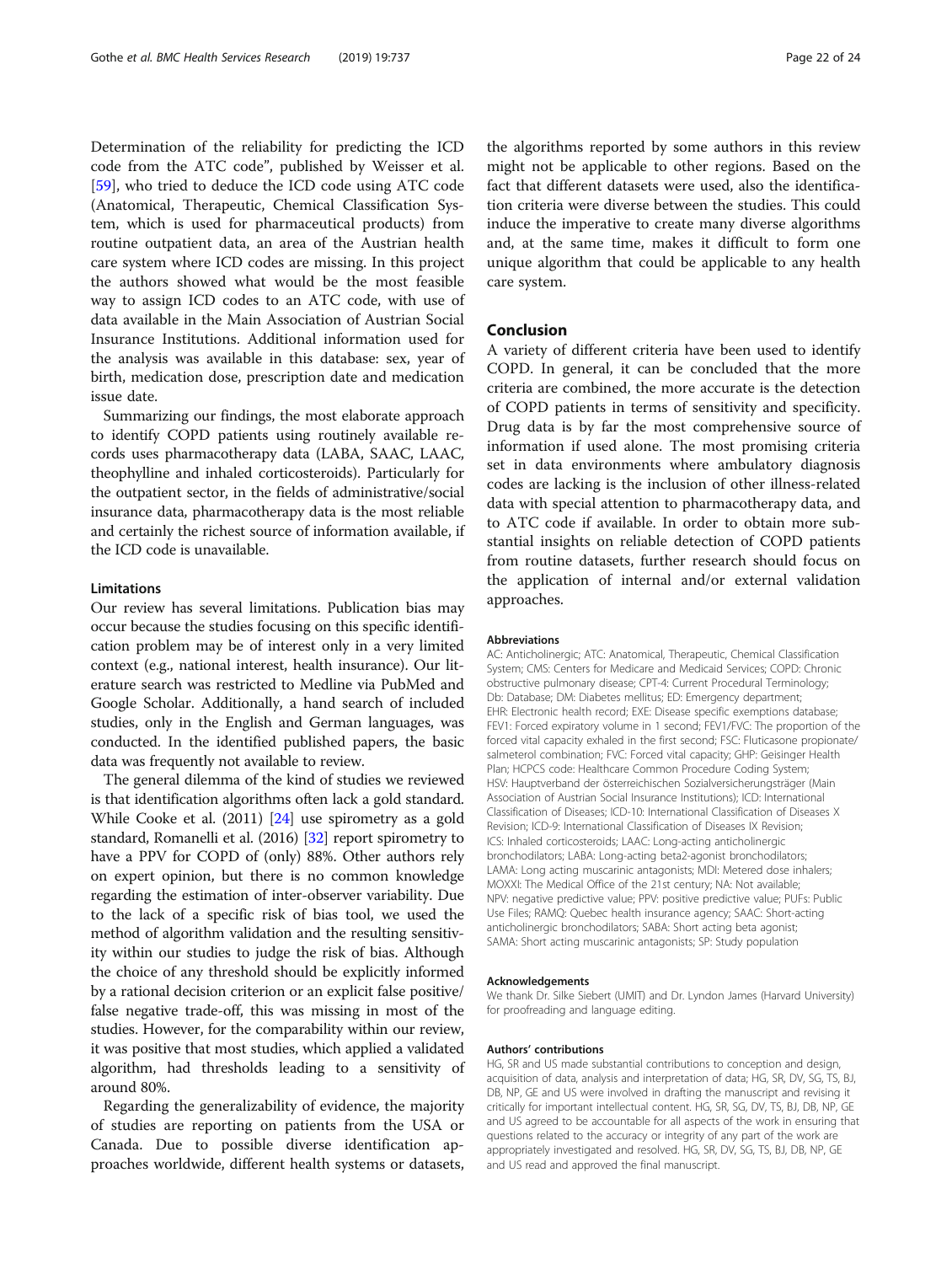### <span id="page-22-0"></span>Funding

This study has been part of the COIN Project 'Innovative Framework for Evidence-Based Decision Making in Healthcare (IFEDH)' funded by the Austrian Research Promotion Agency (FFG). It has also been partially supported by Main Association of Austrian Social Insurance Institutions (Hauptverband der österreichischen Sozialversicherungsträger) and UMIT – University for Health Sciences, Medical Informatics, and Technology. In parts, this work has also been financially supported through Erasmus Mundus Western Balkans (ERAWEB), a project funded by the European Commission.

The funding bodies did not have any role in the design of this study and collection, analysis, and interpretation of data, and in writing the manuscript.

#### Availability of data and materials

All data and material are available in published, mentioned and referenced studies.

#### Ethics approval and consent to participate

Not applicable.

#### Consent for publication

Not applicable.

#### Competing interests

The authors declare that they have no competing interests.

#### Author details

<sup>1</sup>Department of Public Health, Health Services Research and Health Technology Assessment, Institute of Public Health, Medical Decision Making and Health Technology Assessment, UMIT – University for Health Sciences, Medical Informatics and Technology, Eduard Wallnoefer Zentrum 1, A-6060 Hall i.T., Austria. <sup>2</sup>Medical Faculty "Carl Gustav Carus", Technical University Dresden, Loescherstrasse 18, D-01307 Dresden, Germany. <sup>3</sup>University of Utah, School of Medicine, Salt Lake City, UT 84132, USA. <sup>4</sup>dwh Gmbh, Neustiftgasse 57-59, A-1070, Vienna, Austria. <sup>5</sup>TU Wien, Research Unit of Information and Software Engineering, Vienna, Austria. <sup>6</sup>Evidence-Based Medicine and Health Technology Assessment, Main Association of Austrian Social Insurance Institutions, Kundmanngasse 21, A-1031 Vienna, Austria. <sup>7</sup> Division of Health Technology Assessment and Bioinformatics, ONCOTYROL - Center for Personalized Cancer Medicine, Innsbruck, Austria. <sup>8</sup>Center for Health Decision Science, Department of Health Policy and Management, Harvard T.H. Chan School of Public Health, 718 Huntington Ave, Boston, MA 02115, USA. <sup>9</sup>Institute for Technology Assessment and Department of Radiology, Massachusetts General Hospital, Harvard Medical School, 101 Merrimac St, Boston, MA 02114, USA.

# Received: 28 August 2018 Accepted: 30 September 2019

#### References

- 1. Mathers C, Fat DM, Boerma JT. The global burden of disease: 2004 update. Geneva: World Health Organization; 2008.
- 2. Chronic obstructive pulmonary disease (COPD) Fact sheet [http://www.](http://www.who.int/en/news-room/fact-sheets/detail/chronic-obstructive-pulmonary-disease-(copd)) [who.int/en/news-room/fact-sheets/detail/chronic-obstructive-pulmonary](http://www.who.int/en/news-room/fact-sheets/detail/chronic-obstructive-pulmonary-disease-(copd))[disease-\(copd\).](http://www.who.int/en/news-room/fact-sheets/detail/chronic-obstructive-pulmonary-disease-(copd)) Accessed 25 May 2017.
- 3. Global Health Estimates 2016. Deaths by cause, age, sex, by country and by region, 2000–2016. Geneva: World Health Organization; 2018.
- 4. Jones RC, Price D, Ryan D, Sims EJ, von Ziegenweidt J, Mascarenhas L, Burden A, Halpin DM, Winter R, Hill S, et al. Opportunities to diagnose chronic obstructive pulmonary disease in routine care in the UK: a retrospective study of a clinical cohort. Lancet Respir Med. 2014;2(4):267–76.
- 5. Department of Health / Medical Directorate / Respiratory Team. An outcomes strategy for chronic obstructive pulmonary disease (COPD) and asthma. In. Edited by Health Do. London: Department of Health; 2011. [https://assets.publishing.service.gov.uk/government/uploads/system/](https://assets.publishing.service.gov.uk/government/uploads/system/uploads/attachment_data/file/216531/dh_134001.pdf) [uploads/attachment\\_data/file/216531/dh\\_134001.pdf.](https://assets.publishing.service.gov.uk/government/uploads/system/uploads/attachment_data/file/216531/dh_134001.pdf)
- 6. International Classification of Diseases (ICD). [[http://www.who.int/](http://www.who.int/classifications/icd/en/) [classifications/icd/en/.](http://www.who.int/classifications/icd/en/) Accessed 20 June 2018.
- 7. Higgins JPT, Sterne JAC, Savović J, Page MJ, Hróbjartsson A, Boutron I, Reeves B, Eldridge S. A revised tool for assessing risk of bias in randomized trials. In: Chandler J, McKenzie J, Boutron I, Welch V, editors. Cochrane Methods Cochrane Database of Systematic Reviews; 2016. Issue 10 (Suppl 1).
- 8. The Newcastle-Ottawa Scale (NOS) for assessing the quality of nonrandomised studies in meta-analyses [webpage on the Internet]. Ottawa, ON: Ottawa Hospital Research Institute; 2011. [http://www.ohri.ca/](http://www.ohri.ca/programs/clinical_epidemiology/oxford.asp) [programs/clinical\\_epidemiology/oxford.asp](http://www.ohri.ca/programs/clinical_epidemiology/oxford.asp). Accessed 25 May 2017.
- Sterne JAC, Hernán MA, Reeves BC, Savović J, Berkman ND, Viswanathan M, Henry D, Altman DG, Ansari MT, Boutron I, et al. ROBINS-I: a tool for assessing risk of bias in non-randomized studies of interventions. BMJ (Clin Res Ed). 2016;355:i4919.
- 10. Moher D, Liberati A, Tetzlaff J, Altman DG, The PG. Preferred reporting items for systematic reviews and meta-analyses: the PRISMA statement. PLoS Med. 2009;6(7):e1000097.
- 11. Mapel DW, Frost FJ, Hurley JS, Petersen H, Roberts M, Marton JP, Shah H. An algorithm for the identification of undiagnosed COPD cases using administrative claims data. J Manag Care Pharm. 2006;12(6):457–65.
- 12. Chu YT, Ng YY, Wu SC. Comparison of different comorbidity measures for use with administrative data in predicting short- and long-term mortality. BMC Health Serv Res. 2010;10:140.
- 13. Schneider KM, O'Donnell BE, Dean D. Prevalence of multiple chronic conditions in the United States' Medicare population. Health Qual Life Outcomes. 2009;7:82.
- 14. Albrecht JS, Huang TY, Park Y, Langenberg P, Harris I, Netzer G, Lehmann SW, Khokhar B, Simoni-Wastila L. New episodes of depression among Medicare beneficiaries with chronic obstructive pulmonary disease. Int J Geriatr Psychiatry. 2016;31(5):441–9.
- 15. Fortin M, Haggerty J, Sanche S, Almirall J. Self-reported versus health administrative data: implications for assessing chronic illness burden in populations. A cross-sectional study. CMAJ Open. 2017;5(3):E729–e733.
- 16. Schwarzkopf L, Wacker M, Ertl J, Hapfelmeier J, Larisch K, Leidl R. Impact of chronic ischemic heart disease on the health care costs of COPD patients an analysis of German claims data. Respir Med. 2016;118:112–8.
- 17. Josephs L, Culliford D, Johnson M, Thomas M. Improved outcomes in exsmokers with COPD: a UK primary care observational cohort study. Eur Respir J. 2017;49:1602114. <https://doi.org/10.1183/13993003.02114-2016>.
- 18. Marrie RA, Patten S, Tremlett H, Svenson LW, Wolfson C, Yu BN, Elliott L, Profetto-McGrath J, Warren S, Leung S, et al. Chronic lung disease and multiple sclerosis: incidence, prevalence, and temporal trends. Mult Scler Relat Disord. 2016;8:86–92.
- 19. Oelsner EC, Loehr LR, Henderson AG, Donohue KM, Enright PL, Kalhan R, Lo Cascio CM, Ries A, Shah N, Smith BM, et al. Classifying chronic lower respiratory disease events in epidemiologic cohort studies. Ann Am Thor Soc. 2016;13(7):1057–66.
- 20. Vozoris NT, Wang X, Fischer HD, Gershon AS, Bell CM, Gill SS, O'Donnell DE, Austin PC, Stephenson AL, Rochon PA. Incident opioid drug use among older adults with chronic obstructive pulmonary disease: a populationbased cohort study. Br J Clin Pharmacol. 2016;81(1):161–70.
- 21. Pollmanns J, Romano PS, Weyermann M, Geraedts M, Drosler SE. Impact of disease prevalence adjustment on hospitalization rates for chronic ambulatory care-sensitive conditions in Germany. Health Serv Res. 2018; 53(2):1180–202.
- 22. Gershon AS, Wang C, Guan J, Vasilevska-Ristovska J, Cicutto L, To T. Identifying individuals with physcian diagnosed COPD in health administrative databases. COPD. 2009;6(5):388–94.
- 23. Gershon AS, Wang C, Wilton AS, Raut R, To T. Trends in chronic obstructive pulmonary disease prevalence, incidence, and mortality in Ontario, Canada, 1996 to 2007: a population-based study. Arch Intern Med. 2010;170(6):560–5.
- 24. Cooke CR, Joo MJ, Anderson SM, Lee TA, Udris EM, Johnson E, Au DH. The validity of using ICD-9 codes and pharmacy records to identify patients with chronic obstructive pulmonary disease. BMC Health Serv Res. 2011;11:37.
- 25. Gershon AS, Warner L, Cascagnette P, Victor JC, To T. Lifetime risk of developing chronic obstructive pulmonary disease: a longitudinal population study. Lancet. 2011;378(9795):991–6.
- 26. Austin PC, Stanbrook MB, Anderson GM, Newman A, Gershon AS. Comparative ability of comorbidity classification methods for administrative data to predict outcomes in patients with chronic obstructive pulmonary disease. Ann Epidemiol. 2012;22(12):881–7.
- 27. Gershon AS, Guan J, Victor JC, Goldstein R, To T. Quantifying health services use for chronic obstructive pulmonary disease. Am J Respir Crit Care Med. 2013;187(6):596–601.
- 28. Gershon AS, Hwee J, Victor JC, Wilton AS, To T. Trends in socioeconomic status-related differences in mortality among people with chronic obstructive pulmonary disease. Ann Am Thor Soc. 2014;11(8):1195–202.